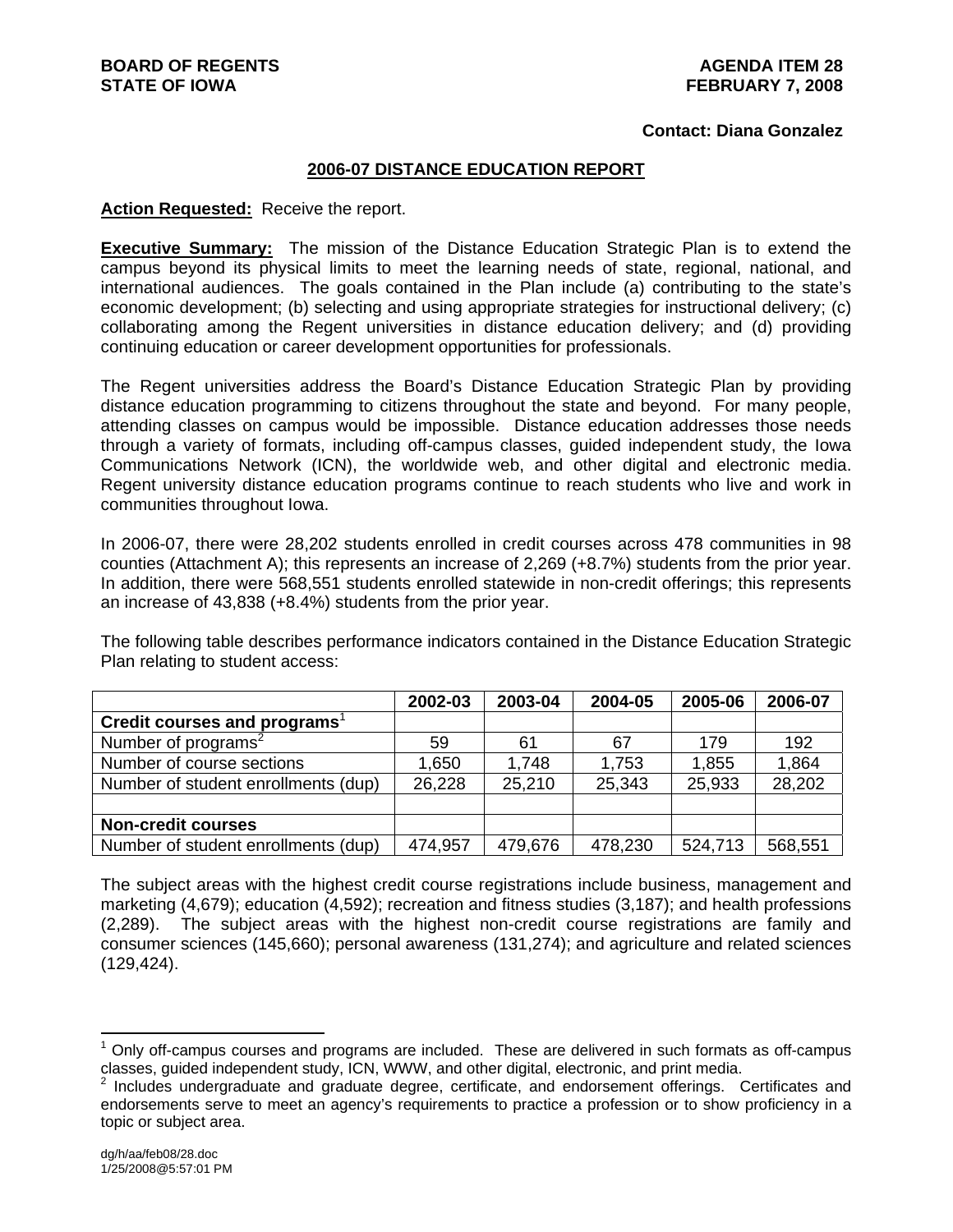# **BOARD OF REGENTS AGENUS AGENDA ITEM 28 STATE OF IOWA** PAGE 2

The following table includes a summary of enrollment by delivery mode, level, and credit. For undergraduate credit courses, the most frequently used delivery mode is the web (including guided independent study) and for graduate credit courses it is on-site face-to-face instruction.

| <b>Delivery Mode</b>    | Undergrad. Credit | <b>Grad. Credit</b> | <b>Credit Total</b> | <b>Non-Credit Total</b> |
|-------------------------|-------------------|---------------------|---------------------|-------------------------|
| <b>ICN</b>              | 515               | 1,547               | 2,062               | 7,298                   |
| Web                     | 9,371             | 3,130               | 12,501              | 3,071                   |
| On-Site                 | 2,094             | 7,818               | 9,912               | 216,802                 |
| <b>Mailed Media</b>     | 353               | 236                 | 589                 | 1,558                   |
| <b>Other Off-Campus</b> | 2,239             | 899                 | 3,138               | 283,602                 |
| <b>TOTAL</b>            | 14,572            | 13,630              | 28,202              | 568,551                 |

The Distance Education Report addresses the Board's Strategic Plan strategy (1.2.1) to "monitor and enhance opportunities for qualified Iowans to access postsecondary education".

## **Background:**

- $\Leftrightarrow$  The following were major trends related to distance education identified by the Regent universities in 2006-07.
	- $\boxtimes$  Competition for distance learners.
	- $\boxtimes$  Patterns in enrollment behaviors more students are supplementing their on-campus experience with coursework obtained through distance education, often from other institutions.
	- $\boxtimes$  Use of various instructional delivery methods, including the ICN.
	- $\boxtimes$  Geographic distribution of students across lowa.
	- $\boxtimes$  Changes in state support and their effect on distance education.
- $\Diamond$  In 2006-07, there were significant developments in distance education at the Regent universities.
	- **Ø** University of Iowa.
		- To compete for distance learners, SUI offers established campus courses and programs throughout the state and beyond. The University offers coursework that provides quality and access at an affordable price. The University has updated print courses to the web and enriched the quality of these offerings by referral to authoritative links, use of e-mail for assignment submission, and supporting the campus course management program for use by distance education faculty.
		- The use of interactive web provides similar educational experiences to distance learners as to campus students. The Master in School Administration, the RN to the Bachelor of Science in Nursing, and the Master of Science in Nursing are examples of programs using this delivery.
		- **Example 1** The University also provides instruction at remote sites in selected areas across the state. The College of Business, with sites in Des Moines, Cedar Rapids, and Davenport, as well as the School of Social Work, with sites in Council Bluffs, Des Moines, and Davenport, provide on-site instruction and professional and graduate degrees without an on-campus residency requirement.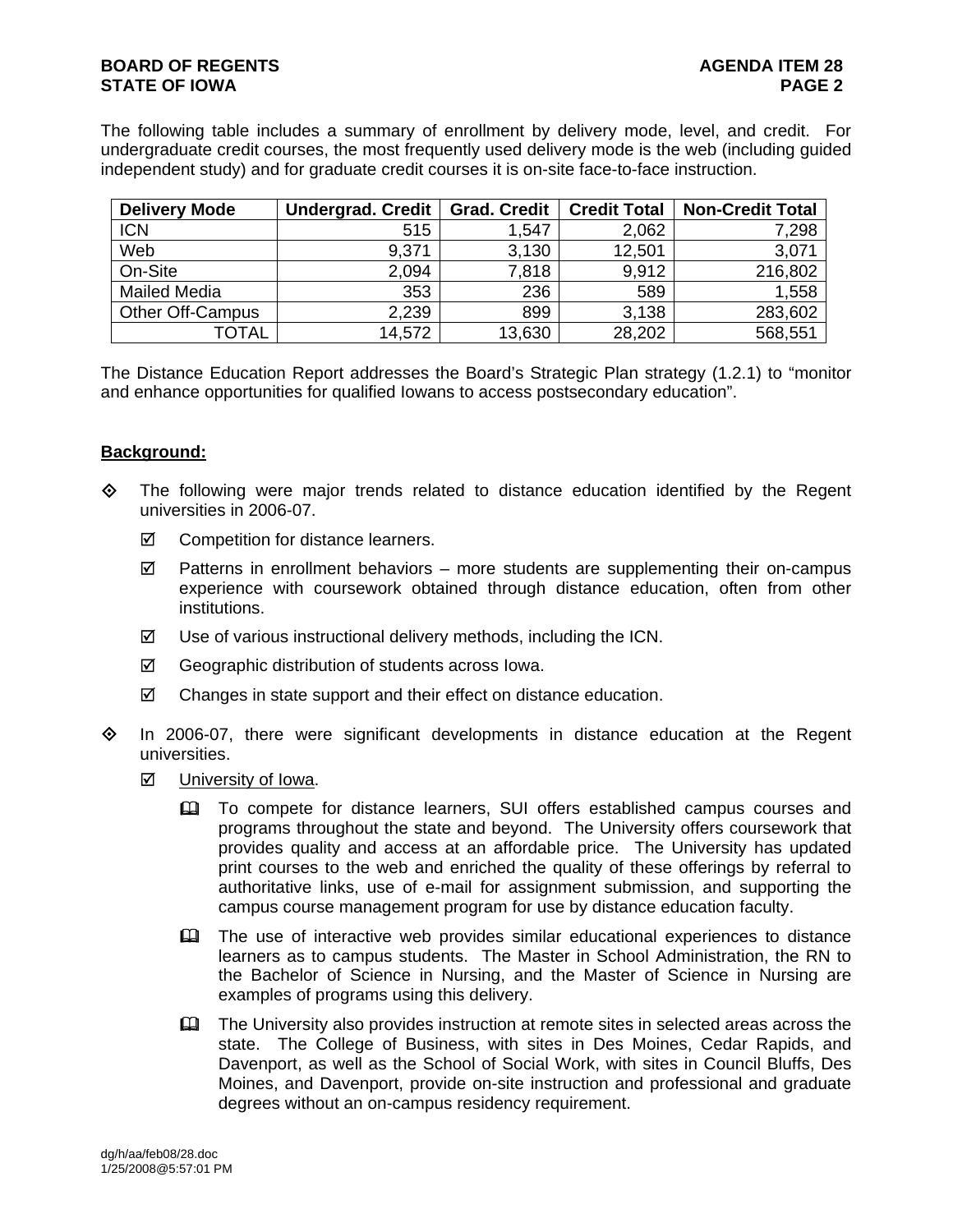- Other instructional efforts are aimed at blended instruction, where a faculty member meets regularly with students or invites them to campus at assigned times to supplement web-delivered content.
- The University has decreased use of the ICN in favor of more flexible web delivery in terms of class scheduling and features.
- While the initial impetus for on-line education was to reach distance learners, course materials that are on the web are available to anyone. There continues to be growth in the participation of on-campus students in on-line and distance education delivery. Cohort-based courses are expected to become economically self-sufficient. The University is investigating new tuition procedures to provide more access to on-line courses.
- **EQ The professional colleges and interdisciplinary units continue to offer and** investigate additional licensure renewal units. The Colleges of Public Health, Nursing, Dentistry, and Pharmacy are changing and supplementing ICN offerings in favor of web delivery. During 2007-08, the L. A. Waterman Iowa Nonprofit Resource Center will supplement on-site workshops with web versions.
- $\boxtimes$  Iowa State University.
	- During 2006-07, the Continuing and Distance Education Unit processed and facilitated 7,282 credit course enrollments. More than 60% of the credit enrollments were web-based courses, an increase of 10% from the prior year. Although the majority of enrollments are graduate students taking off-campus programs, there is an increase in on-campus students enrolling in distance education offerings to complete degrees or to facilitate a convenient class schedule.
	- ISU Extension delivered non-credit courses to 497,815 individuals. Ninety-seven percent of the non-credit courses were offered face-to-face on campus or at remote sites. More non-credit web-based courses are planned for the future.
- $\boxtimes$  University of Northern Iowa.
	- **Example 2** There continues to be increasing competition for distance learners as additional higher education institutions offer distance education primarily through on-line instruction. As long as their degrees are accepted by employers, distance education will continue to proliferate.
	- At UNI, the ICN, in combination with WebCT, continues to be an effective and valuable delivery method. It allows the University to combine off-campus students with on-campus students resulting in a more efficient use of faculty resources. This allowed UNI to serve students in 75 Iowa counties and 139 Iowa communities in 2006-07. UNI's ICN usage rose slightly in 2006-07.
	- UNI continues to expand the number of blended courses offered to distance learners. Blended courses combine two or more delivery systems within the same course, such as on-campus instruction, web instruction, and ICN instruction. The content of the course and the preferences of the instructor are instrumental in determining what delivery method(s) are used.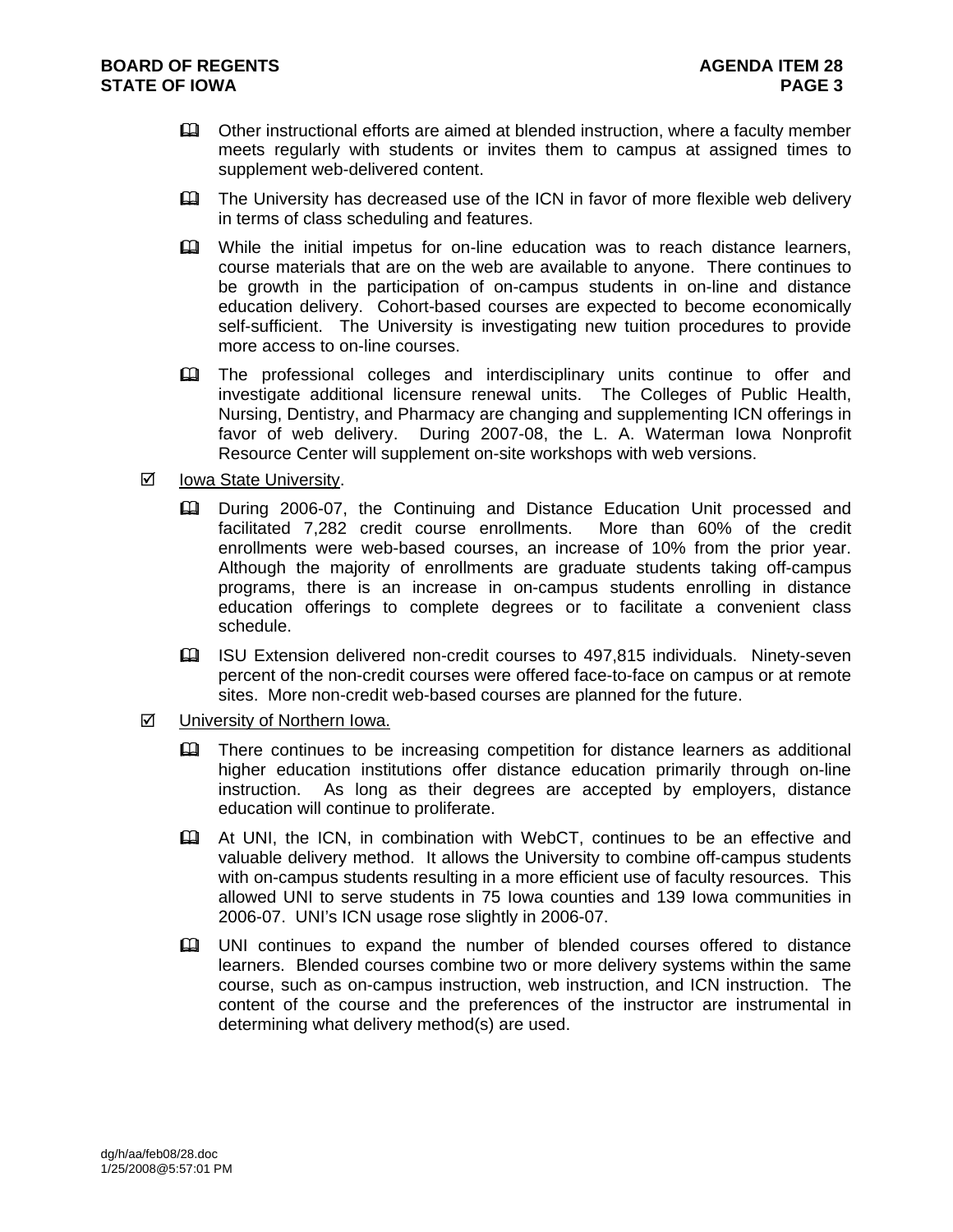The following are strategic initiatives supporting the Strategic Plan for Distance Education and its focus on cooperation among the institutions.

The three Regent universities are providing a foreign language program in Polish and Czech and programming at the Iowa Lakeside Lab Regents Resource Center. The Regent universities continue to provide coursework for the Bachelor of Liberal Studies (BLS) and the Bachelor of Applied Studies (BAS) and to provide courses and programs at the Southwest Iowa Regents Resource Center, Tri-State Graduate Center, and the Quad-Cities Graduate Center.

- $\boxtimes$  University of Iowa.
	- The University supports cooperative websites, such as Iowa Regents Institutions Distance Education (IRIDE) found at http://www.continuetolearn.uiowa.edu/iride); and Bachelor of Liberal Studies Across Iowa (BLSAI) found at http://www.continuetolearn.uiowa.edu/iride/BLS.htm.
	- The University has streamlined the admission and registration processes so that distance learners receive a University ID and participate in the same registration procedures as on-campus students. Distance learners have access to financial aid and library services and other services and activities available to on-campus students.
	- Two-way audio-visual web delivery allows distance education students to participate in live on-campus classes. The classes are automatically archived on the class website to allow for convenient review at a later date.
	- A marketing director was hired to build brand identity for distance education at the University, create greater public awareness for on-line offerings, identify new target markets, and, in collaboration with the distance education leadership team, determine metrics for success using current baseline enrollments.
	- The University's 2007-08 strategic marketing plan includes the development of print, electronic, radio, and TV communications; it will also include a review of current website architecture and maintenance with a focus on search engine optimization.
	- Web software has allowed University courses and programs to be available at sites, desk tops, and convenient times either in real time or by using the archiving feature.
	- To insure the quality of offerings, the University hired a part-time staff member to assist in developing an evaluation program and research approaches to evaluate student learning. While there are unique needs of distance learners, the evaluation effort will be planned in cooperation with the University Evaluation and Examination Services.
	- The University is planning short-term workshops to assist faculty in using distance education technology. "Advanced" distance education faculty will conduct presentations and discussions representing a variety of disciplines and professional programs. The workshops will also be supported by a professional distance education librarian to assist faculty in preparing electronic bibliographies and reading materials.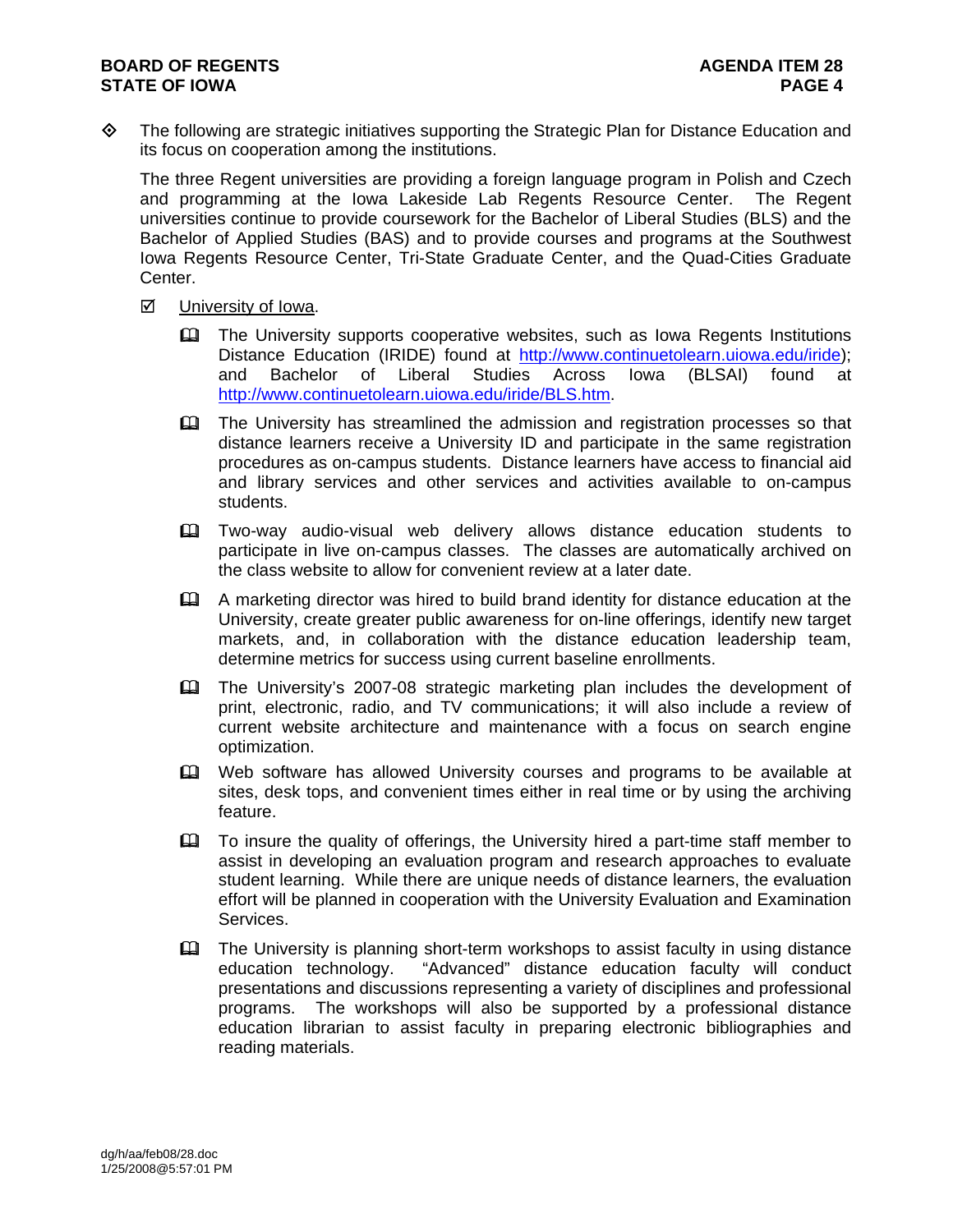# $\boxtimes$  Iowa State University.

- Strategically placed within ISU Extension, the Continuing and Distance Education Unit at ISU strives to meet the Land Grant Mission to deliver quality research-based education to the people of Iowa. The Unit has access to the technology, marketing, and program expertise of the University and works closely with on-campus colleges and departments to deliver programs and courses to students.
- ISU Extension is exploring new and state-of-the-art technologies to expand ease of offering credit and continuing education coursework to workers of Iowa.

## $\boxtimes$  University of Northern Iowa.

- UNI participated in the selection of the Lakeside Lab executive director and informed faculty members of educational opportunities at the Lab.
- The following describe web development efforts at the Regent universities.
	- $\boxtimes$  University of Iowa.
		- The transition from traditional web-based Guided Independent Study (GIS) courses is almost complete. Beginning in Fall 2007, GIS offerings will follow the traditional University schedule more closely. The distinction between GIS and traditional on-line offerings will become less significant, leading students to choose courses that follow the University schedule completely.
		- Emphasis has been on delivery methods that maximize faculty-to-student and student-to-student interaction. The University uses both ElluminateLive and Adobe Connect which have experienced significant growth during the past year. Fourteen departments, including Art Education, Business, and Nursing, use virtual classroom technologies.
	- **Ø** Iowa State University.
		- The University has implemented a web-based delivery model using Adobe Connect to engage distance education students and extend outreach activities. This tool, which blends well with other broadcast and collaboration systems, allows the University to deliver credit and non-credit educational content to learners regardless of time and location.
		- ISU implemented an Apreso automated lecture system that expands the ability to capture and broadcast campus lectures. The University is also building mobile collaboration systems which will take collaborative teaching technology to the classroom, office, or home.
		- **EQ The University created a Master of Education Program with Specialization in** Curriculum and Instructional Technology at a Distance to meet the needs of K-12 teachers and other educational practitioners in Iowa and surrounding states. The first cohort has graduated, and the second cohort is underway with a 100% increase in enrollment.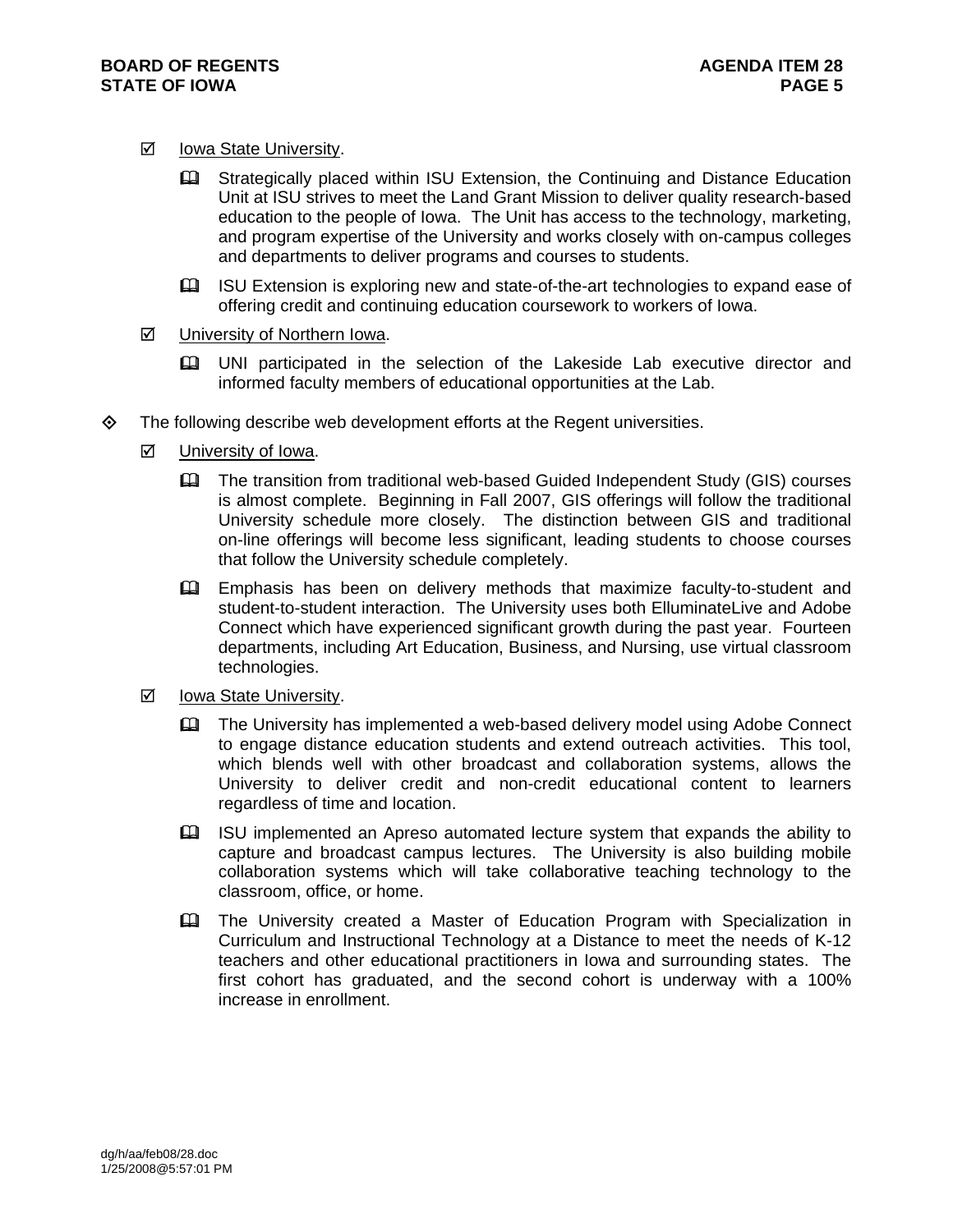- ISU's Center for Technology in Learning and Teaching (CTLT) is leading the "Teacher Education Goes into Virtual Schooling" project funded by the Fund for the Improvement of Post-Secondary Education. The goal of the project is to prepare preservice teachers in collaborating institutions to implement effective K-12 on-line courses and related education at three levels of competence – VS facilitator, VS teacher, and VS designer.
- The College of Agriculture and Life Sciences provides course/program distance education development grants. During 2006-07, five grants totaling \$39,000 were given to faculty for course development/conversion for on-line delivery.
- **Example 2** The College of Engineering Distance Education Unit developed a new website to provide information on credit and non-credit opportunities and on-line programs.
- CTLT conducted 62 instructional technology workshops for 634 faculty and academic support staff.
- The ISU Library appointed a library committee on distance learning to increase library access to distance learners.
- The College of Business began converting traditional face-to-face elective courses in the MBA program to web-based offerings. Elective courses in Real Estate Finance, Entrepreneurship, and Management of Technology have been converted and are available to students as part of their MBA program.
- **Ø** University of Northern Iowa.
	- **Example 1** The distance education staff continues to train and encourage faculty members to offer distance education opportunities over the web.
	- During 2006-07, UNI had 735 enrollments in 44 semester-based web class sections. Many of these courses were offered as part of off-campus degree and certificate programs. UNI also had 336 enrollments in 49 Guided Independent Study courses.
	- During 2006-07, UNI began offering a 15 credit-hour certificate program in Environmental Health delivered entirely on the web. In addition, several professional development and endorsement courses were offered to community college instructors and to secondary school technical education teachers.
- $\Leftrightarrow$  The following are highlights of the distance education programs at the Regent universities.
	- $\boxtimes$  University of Iowa.
		- In Fall 2007, the University's Guided Independent Study system instituted new procedures which maintain an adult-centered philosophy while taking advantage of University admissions, registration, financial aid, and grading systems. This is the last step in a multi-year project to serve GIS students more effectively. GIS courses will be available for student enrollment three times a year to coincide with the University enrollment period. Students will be able to take advantage of preand early registration to plan their academic schedules. This registration process will allow students to qualify for financial aid as either full- or part-time students.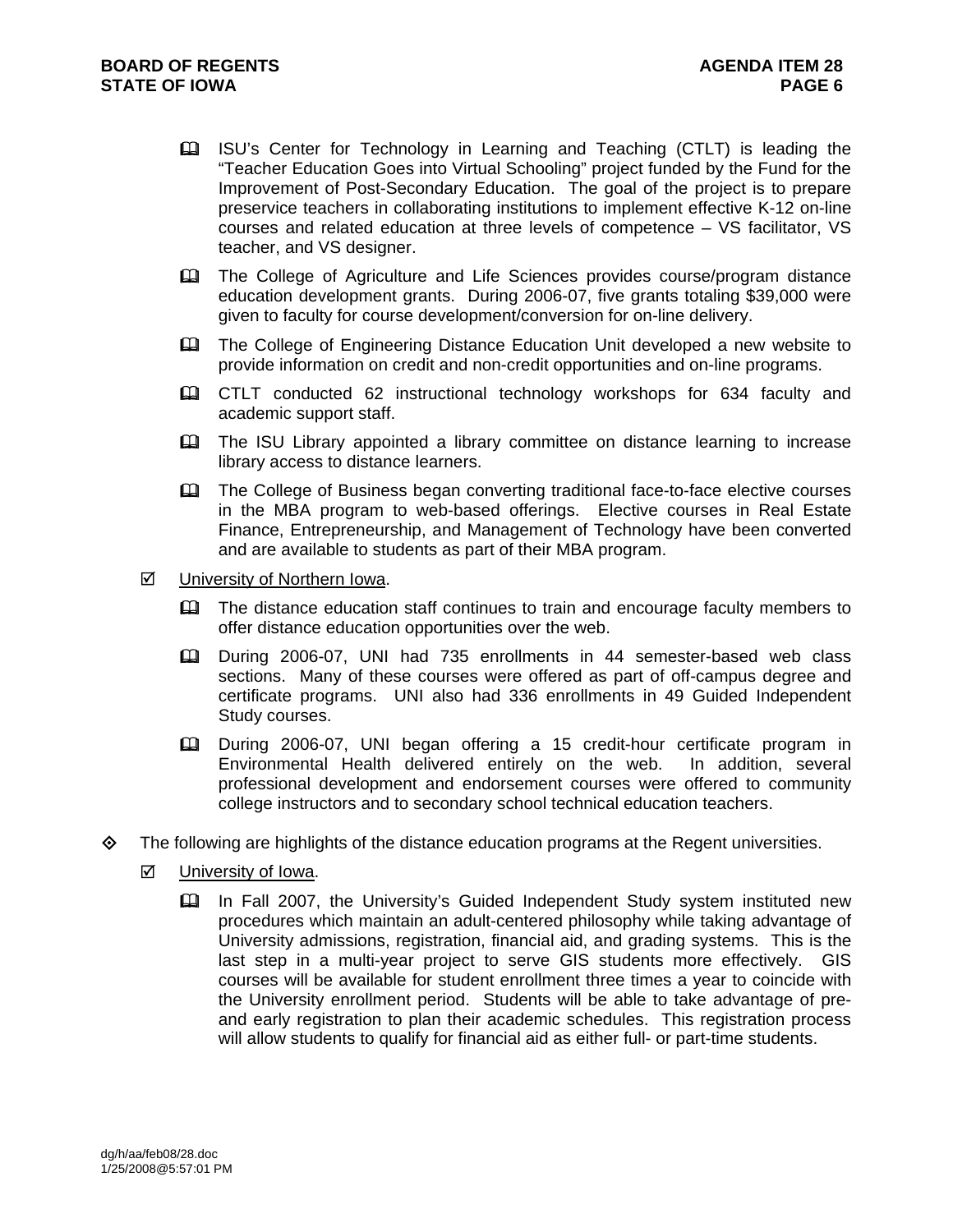## **BOARD OF REGENTS AGENUS AGENDA ITEM 28 STATE OF IOWA** PAGE 7

# $\boxtimes$  Iowa State University.

- Increased communications with students through registration surveys, pre-semester surveys, and student course evaluations, together with web tracking, provide feedback about where students are hearing about the programs and courses and about what competing schools they considered before choosing ISU distance education courses.
- **Ø** University of Northern Iowa.
	- Consistent with its history and mission to prepare K-12 teachers, much of UNI's distance education is graduate education for Iowa teachers. UNI offers numerous programs designed to assist teachers who wish to advance professionally by (1) becoming principals or superintendents; (2) adding a certification, such as TESOL; or (3) earning an advanced degree in their teaching area, such as music or math. As teacher endorsement and certification requirements change and evolve, UNI strives to meet the changing needs of teachers in the field.
	- **EQ UNI's Distance Education Program was evaluated by the Higher Learning** Commission (HLC) of the North Central Association in 2006-07. With a specific focus on ICN courses, HLC evaluated six categories - instructional oversight, academic services, adequacy of assessment of student performance, student services, facilities, and marketing and recruiting information – as either "adequate" or "attended needed." UNI's program received an evaluation of "adequate" in all six categories.
- ♦ Regional Study Centers.
	- $\boxtimes$  In 2006-07, 31 Regent university programs were available through the Quad Cities Graduate Study Center (Rock Island, IL.); 67 were available through the Southwest Iowa Regents Resource Center (Council Bluffs); and 37 were available through the Tri-State Graduate Center (Sioux City).
	- $\boxtimes$  More than 1,500 students were served by the Regent universities through the regional study centers in 2006-07.
	- $\boxtimes$  The Regent universities also delivered courses through the Des Moines Higher Education Collaborative.

|               | 99-00 | $00 - 01$ | $01 - 02$ | 02-03 | 03-04 | 04-05 | 05-06 | 06-07 |
|---------------|-------|-----------|-----------|-------|-------|-------|-------|-------|
| <b>QCGSC</b>  | 1,066 | 925       | 1,298     | 1,209 | 1,165 | 1,050 | 945   | 868   |
| <b>SWIRRC</b> | 445   | 419       | 426       | 299   | 188   | 169   | 141   | 204   |
| <b>TSGSC</b>  | 233   | 247       | 196       | 281   | 252   | 274   | 314   | 481   |
| <b>TOTAL</b>  | 1,744 | 1,591     | 1,920     | 1,789 | 1,605 | 1,493 | 1,400 | 1,553 |

# **ENROLLMENT OF REGENT UNIVERSITY STUDENTS AT REGIONAL STUDY CENTERS 1999-00 – 2006-07**

Detailed enrollment and program information is available on Attachments A-H.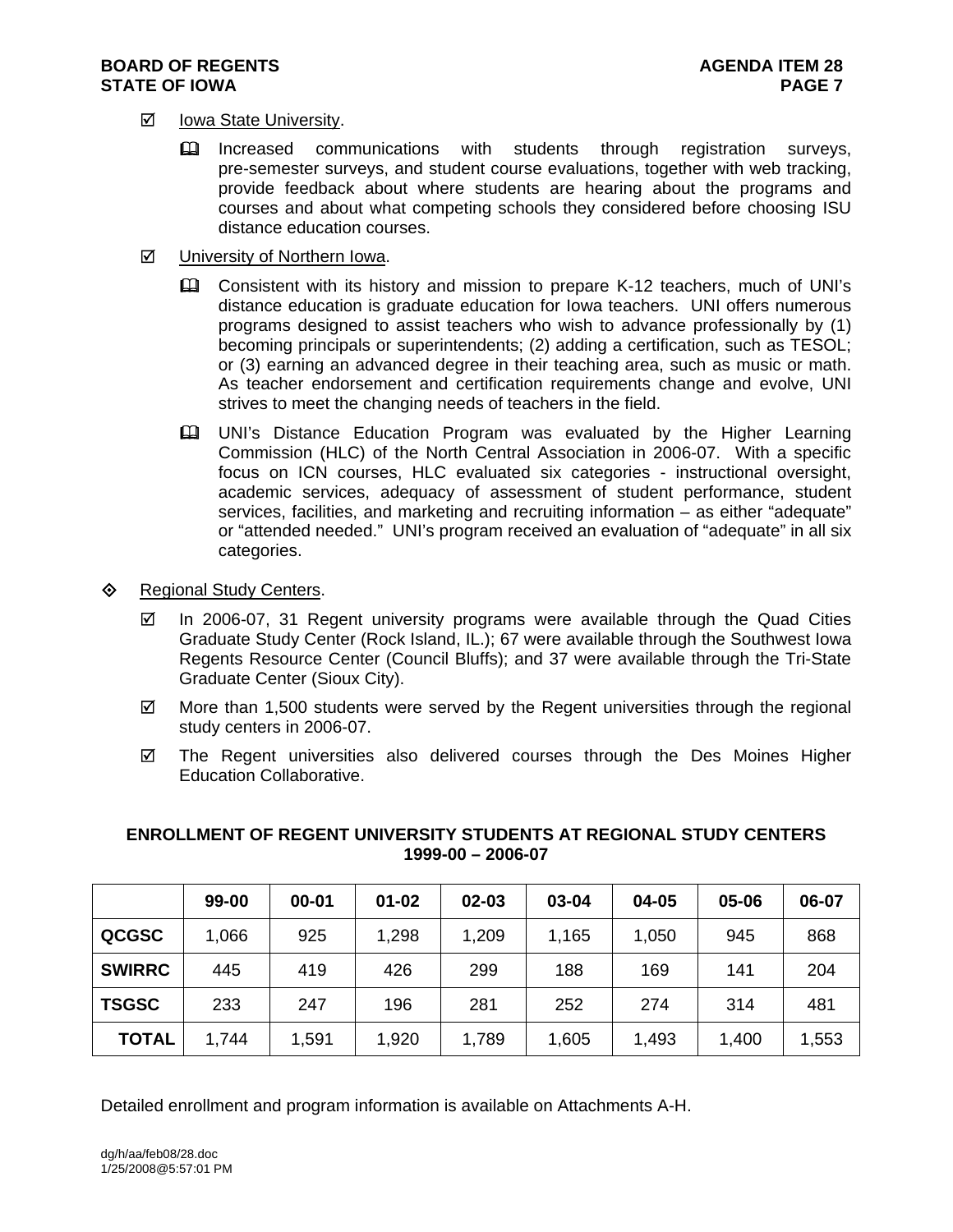

## **2006-2007 Distance Education Credit Courses By Iowa County: Communities and Enrollments**

= Number of communities in which one or more of the Regent universities offered credit courses and number of courses. Total = 478 lowa communities and 4,457 courses.

= Enrollments in credit courses by lowa residents = 14,935. Out-of-state enrollments are not shown on this map.

dg/h/aa/feb08/28.doc 1/25/2008@5:57:01 PM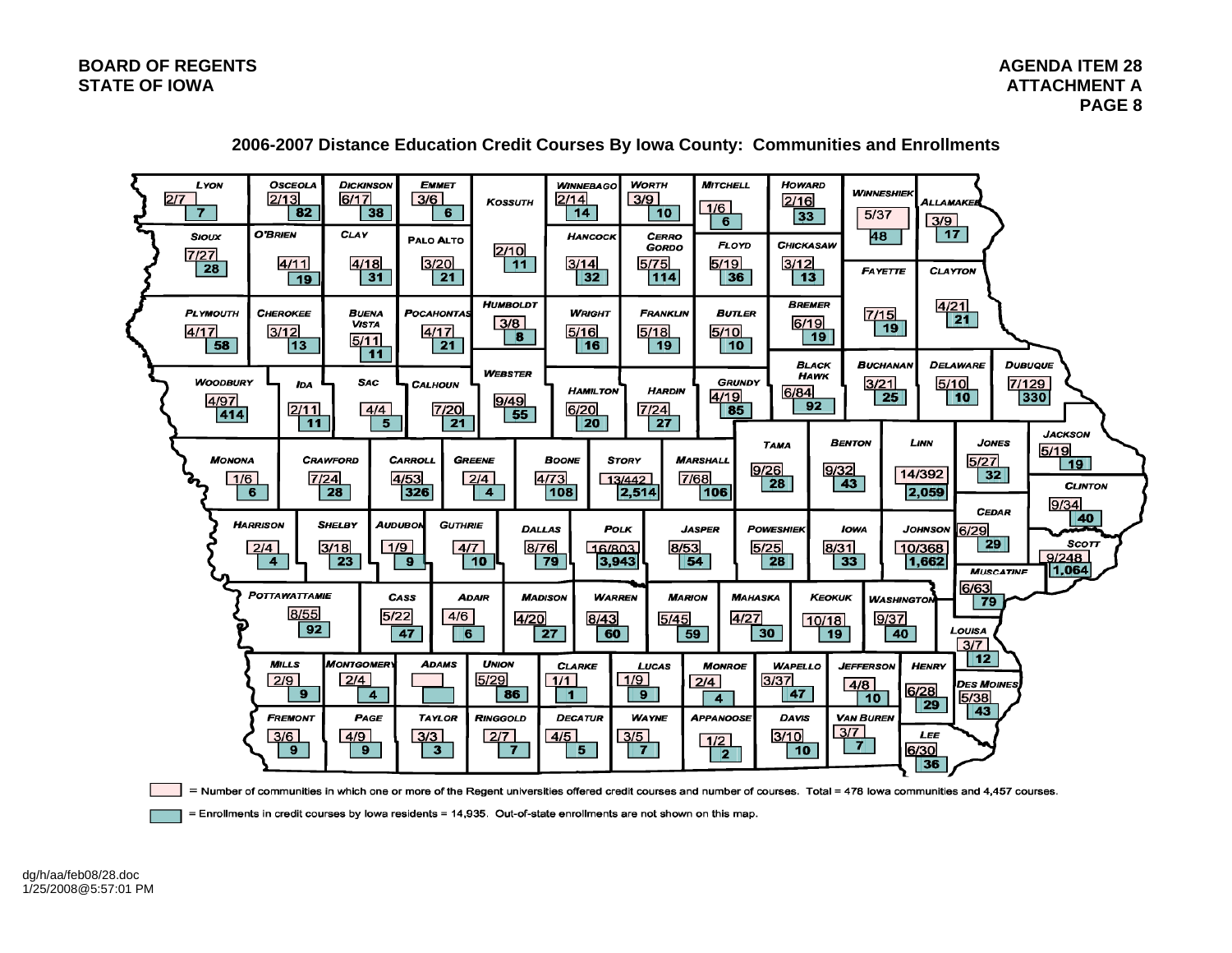# **SUMMARY OF ENROLLMENT BY DELIVERY, LEVEL, AND CREDIT/NON-CREDIT CATEGORY 2006-07**

| <b>DELIVERY MODE</b>                                                                                               | <b>UNDERGRADUATE CREDIT</b> |            |            | <b>GRADUATE CREDIT</b> |                | <b>CREDIT TOTAL</b> |            |              | <b>NON-CREDIT TOTAL</b> |            |            |                |        |              |            |              |
|--------------------------------------------------------------------------------------------------------------------|-----------------------------|------------|------------|------------------------|----------------|---------------------|------------|--------------|-------------------------|------------|------------|----------------|--------|--------------|------------|--------------|
|                                                                                                                    | SUI                         | <b>ISU</b> | <b>UNI</b> | <b>TOTAL</b>           | SUI            | <b>ISU</b>          | <b>UNI</b> | <b>TOTAL</b> | SUI                     | <b>ISU</b> | <b>UNI</b> | <b>TOTAL</b>   | SUI    | <b>ISU</b>   | <b>UNI</b> | <b>TOTAL</b> |
| <b>ICN</b>                                                                                                         | 9                           | 22         | 484        | 515                    | 67             | 28                  | 1,452      | 1,547        | 76                      | 50         | 1,936      | 2,062          |        | 7,298        |            | 7,298        |
| <b>World Wide Web</b><br><b>Semester</b><br>based<br>courses<br><b>Guided</b><br>$\bullet$<br>independent<br>study | 1,835<br>4,052              | 2,738      | 445<br>301 | 5,018<br>4,353         | 743<br>259     | 1,803               | 290<br>35  | 2,836<br>294 | 2,578<br>4,311          | 4,541      | 735<br>336 | 7,854<br>4,647 |        | 2,375<br>696 |            | 2,375<br>696 |
| On-site (face-to-<br>face)                                                                                         | 43                          | 256        | 1,795      | 2,094                  | 4,610          | 1,605               | 1,603      | 7,818        | 4,653                   | 1,861      | 3,398      | 9,912          |        | 202,286      | 14,516     | 216,802      |
| <b>Mailed media</b><br>(video/audio/tape,<br>etc.)                                                                 | 16                          | 133        | 204        | 353                    | $\overline{2}$ | 209                 | 25         | 236          | 18                      | 342        | 229        | 589            |        | 1,558        |            | 1,558        |
| <b>Other off-campus</b>                                                                                            |                             | 99         | 2,140      | 2,239                  |                | 389                 | 510        | 899          |                         | 488        | 2,650      | 3,138          |        | 283,602      |            | 283,602      |
| <b>GRAND TOTAL</b>                                                                                                 | 5,955                       | 3,248      | 5,369      | 14,572                 | 5,681          | 4,034               | 3,915      | 13,630       | 11,636                  | 7,282      | 9,284      | 28,202         | 56,220 | 497,815      | 14,516     | 568,551      |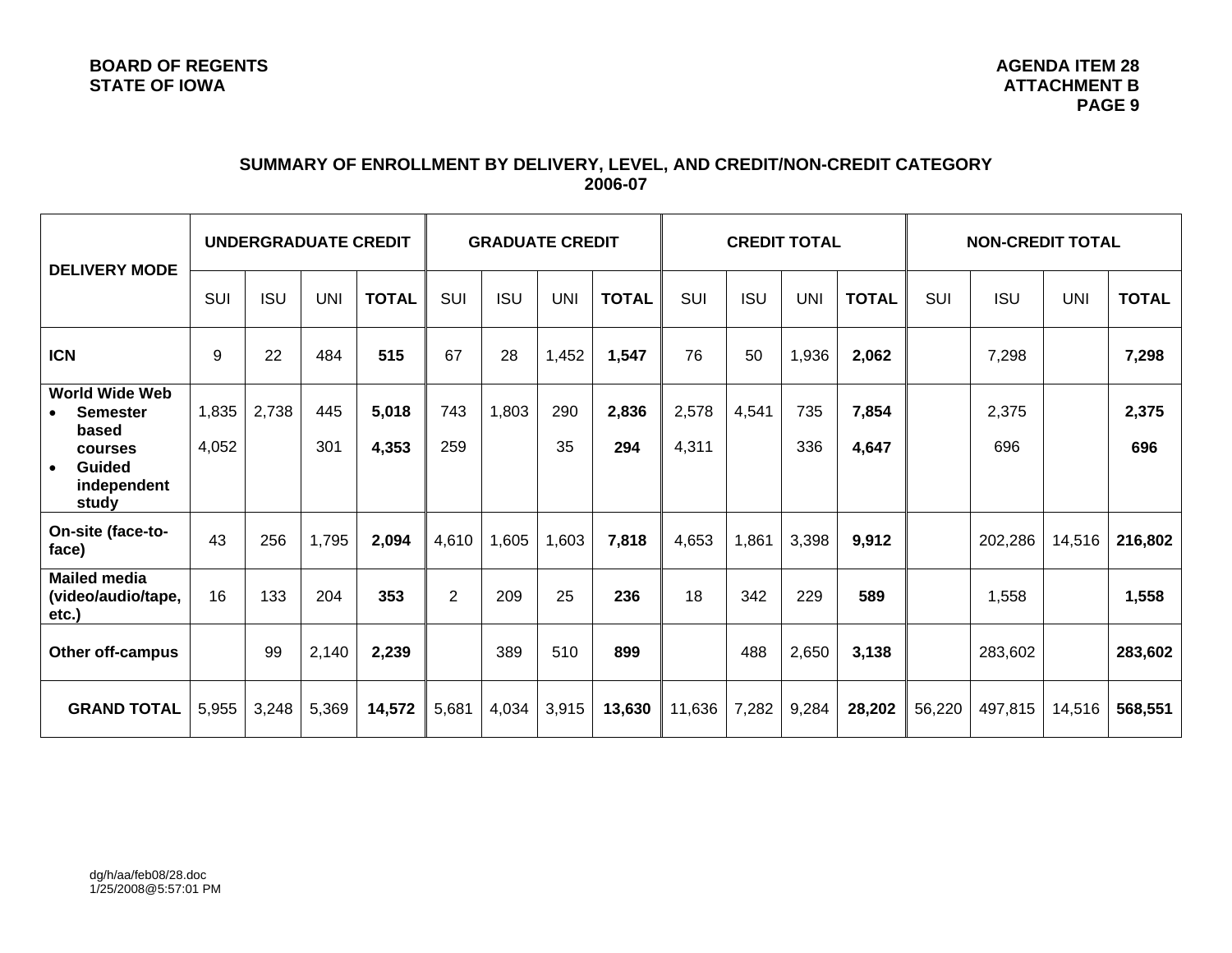# **2006-07 CREDIT COURSE REGISTRATIONS BY INSTITUTION AND SUBJECT AREA (CIP CODE**)

|                                             |       |            |       |              |            |                |                     |                |              | $\overline{\%}$ of<br><b>Total</b><br>(Grad & |
|---------------------------------------------|-------|------------|-------|--------------|------------|----------------|---------------------|----------------|--------------|-----------------------------------------------|
|                                             |       | <b>SUI</b> |       | <b>ISU</b>   | <b>UNI</b> |                | <b>Regent Total</b> |                |              | UG)                                           |
| <b>Subject Matter</b>                       | UG    | Grad       | UG    | Grad         | UG         | Grad           | <b>UG</b>           | Grad           | Grad<br>& UG |                                               |
| <b>Agriculture &amp; Related Sciences</b>   |       |            | 590   | 358          |            |                | 590                 | 358            | 948          | 3.4                                           |
| <b>Natural Resources &amp; Conservation</b> |       |            | 17    | $\mathbf{1}$ |            |                | 17                  | 1              | 18           | 0.1                                           |
| <b>Architecture &amp; Related Services</b>  |       |            | 112   | 155          |            |                | 112                 | 155            | 267          | 0.9                                           |
| Ethnic, Cultural, & Gender Studies          | 152   | 2          | 11    |              |            |                | 163                 | $\overline{c}$ | 165          | 0.6                                           |
| Communication & Journalism                  | 97    | 1          |       |              | 120        | 21             | 217                 | 22             | 239          | 0.8                                           |
| <b>Computer &amp; Information Sciences</b>  | 6     | 19         | 92    | 53           |            |                | 98                  | 72             | 170          | 0.6                                           |
| Education                                   | 308   | 513        | 22    | 1,217        | 581        | 1,951          | 911                 | 3,681          | 4,592        | 16.3                                          |
| Engineering                                 | 14    | 1          | 94    | 734          |            |                | 108                 | 735            | 843          | 3.0                                           |
| Foreign Languages & Linguistics             | 427   | 3          | 41    | 4            | 47         | 125            | 515                 | 132            | 647          | 2.3                                           |
| <b>Family And Consumer Sciences</b>         |       |            | 136   | 458          | 487        | 4              | 623                 | 462            | 1,085        | 3.8                                           |
| <b>Technology Education/Industrial Arts</b> |       |            |       |              | 205        | 103            | 205                 | 103            | 308          | 1.1                                           |
| English Language & Literature               | 417   | 11         | 75    | 0            | 17         | 46             | 509                 | 57             | 566          | 2.0                                           |
| <b>Liberal Arts And Sciences</b>            |       |            | 111   |              | 333        |                | 444                 |                | 444          | 1.6                                           |
| <b>Library Science</b>                      |       | 34         |       |              | 17         | 138            | 17                  | 172            | 189          | 0.7                                           |
| <b>Biological &amp; Biomedical Sciences</b> | 83    | 77         | 472   | 71           |            |                | 555                 | 148            | 703          | 2.5                                           |
| <b>Mathematics &amp; Statistics</b>         | 494   | 23         | 262   | 132          | 161        | 253            | 917                 | 408            | 1,325        | 4.7                                           |
| Multi/Interdisciplinary Studies             | 52    | 3          |       |              | 144        | 5              | 196                 | 8              | 204          | 0.7                                           |
| <b>Recreation &amp; Fitness Studies</b>     | 301   | 13         |       |              | 2,172      | 701            | 2,473               | 714            | 3,187        | 11.3                                          |
| Health-Related Knowledge & Skills           | 31    |            |       |              | 81         | 34             | 112                 | 34             | 146          | 0.5                                           |
| Leisure And Recreational Activities         |       |            |       |              |            |                |                     |                |              | 0.0                                           |
| Philosophy & Religious Studies              | 225   | 4          | 37    | 8            | 77         | $\overline{c}$ | 339                 | 14             | 353          | 1.3                                           |
| <b>Physical Sciences</b>                    |       |            | 27    | 5            | 316        | 108            | 343                 | 113            | 456          | 1.6                                           |
| Psychology                                  | 368   | 19         |       | 12           | 133        | $\mathbf{1}$   | 501                 | 32             | 533          | 1.9                                           |
| <b>Public Administration</b>                | 105   | 1,023      |       |              |            | 16             | 105                 | 1,039          | 1,144        | 4.1                                           |
| Science Technologies/Technicians            |       |            | 6     | 3            |            |                | 6                   | 3              | 9            | 0.0                                           |
| Social Sciences                             | 509   | 45         | 1,075 | 125          | 293        | 86             | 1,877               | 256            | 2,133        | 7.6                                           |
| Visual & Performing Arts                    | 97    | 61         |       |              | 106        | 52             | 203                 | 113            | 316          | 1.1                                           |
| <b>Health Professions</b>                   | 1,651 | 637        |       | $\mathbf{1}$ |            |                | 1,651               | 638            | 2,289        | 8.1                                           |
| Business, Management & Marketing            | 402   | 3,190      | 68    | 697          | 60         | 262            | 530                 | 4,149          | 4,679        | 16.6                                          |
| History                                     | 216   | $\sqrt{2}$ |       |              | 19         | $\overline{7}$ | 235                 | 9              | 244          | 0.9                                           |
| <b>Total Registrations</b>                  | 5,955 | 5,681      | 3,248 | 4,034        | 5,369      | 3,915          | 14,572              | 13,630         | 28,202       | 100.0                                         |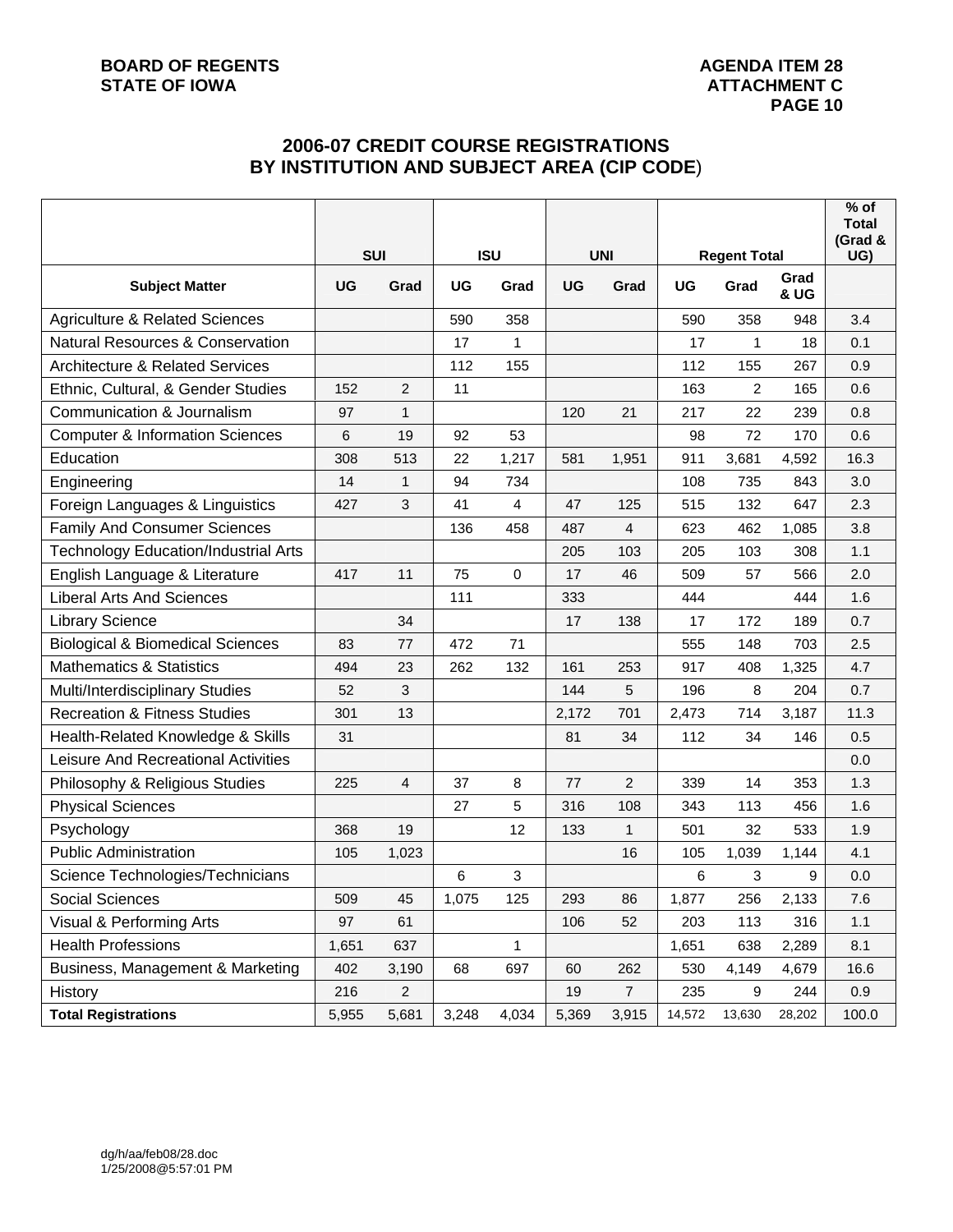# **BOARD OF REGENTS AGENDA ITEM 28**<br> **BOARD OF IOWA**<br> **BOARD OF IOWA**

# **2006-07 NON-CREDIT COURSE REGISTRATIONS BY INSTITUTION AND SUBJECT AREA (CIP CODE**)

| <b>Subject Matter</b>                       | <b>SUI</b>     | <b>ISU</b> | <b>UNI</b> | <b>REGENT</b><br><b>TOTAL</b> | <b>PERCENT</b><br>OF REGENT<br><b>TOTAL</b> |
|---------------------------------------------|----------------|------------|------------|-------------------------------|---------------------------------------------|
| <b>Agriculture &amp; Related Sciences</b>   | 279            | 129,145    |            | 129,424                       | 22.8                                        |
| <b>Natural Resources &amp; Conservation</b> | 171            | 27,647     |            | 27,818                        | 4.9                                         |
| <b>Architecture &amp; Related Services</b>  |                | 1,516      |            | 1,516                         | 0.3                                         |
| Ethnic, Cultural, & Gender Studies          | 595            | 153        |            | 748                           | 0.1                                         |
| Communication & Journalism                  | 1,005          | 48         |            | 1,053                         | 0.2                                         |
| <b>Computer &amp; Information Sciences</b>  | 73             | 270        |            | 343                           | 0.1                                         |
| Education                                   | 5,834          | 2,442      | 602        | 8,878                         | 1.6                                         |
| Engineering                                 | 190            | 10,133     |            | 10,323                        | 1.8                                         |
| <b>Engineering Technologies</b>             | 281            |            |            | 281                           | 0.0                                         |
| Foreign Languages & Linguistics             | 176            | 34         | 227        | 437                           | 0.1                                         |
| <b>Family And Consumer Sciences</b>         |                | 145,660    |            | 145,660                       | 25.6                                        |
| <b>Technology Education/Industrial Arts</b> | 290            | 1,413      | 150        | 1,853                         | 0.3                                         |
| Legal Professions & Studies                 | 771            |            |            | 771                           | 0.1                                         |
| English Language & Literature               | 2,636          |            | 165        | 2,801                         | 0.5                                         |
| <b>Liberal Arts And Sciences</b>            | 245            | 81         |            | 245                           | 0.0                                         |
| <b>Library Science</b>                      | 242            |            |            | 242                           | 0.0                                         |
| <b>Biological &amp; Biomedical Sciences</b> | 232            | 149        | 70         | 451                           | 0.1                                         |
| <b>Mathematics &amp; Statistics</b>         |                | 100        | 6          | 106                           | 0.0                                         |
| Multi/Interdisciplinary Studies             | 1,908          | 512        | 7,197      | 9,617                         | 1.7                                         |
| <b>Recreation &amp; Fitness Studies</b>     |                | 10,666     |            | 10,666                        | 1.9                                         |
| Health-Related Knowledge & Skills           | 16,114         |            | 150        | 16,264                        | 2.9                                         |
| Interpersonal & Social Skills               | 125            |            | 51         | 176                           | 0.0                                         |
| Leisure And Recreational Activities         | 40             | 10,668     | 625        | 11,333                        | 2.0                                         |
| <b>Personal Awareness</b>                   | 122            | 131,052    | 100        | 131,274                       | 23.1                                        |
| Phil. & Religious Studies/Theology          | 115            |            | 190        | 345                           | 0.1                                         |
| <b>Physical Sciences</b>                    | 605            | 176        | 115        | 896                           | 0.2                                         |
| Psychology                                  |                |            | 130        | 130                           | 0.0                                         |
| <b>Public Administration</b>                | 2,673          | 10,284     | 217        | 13,174                        | 2.3                                         |
| Security and Protective Services            | 20             | 506        |            | 526                           | 0.1                                         |
| Science Technologies/Technicians            | $\overline{2}$ | 4,295      |            | 4,297                         | $0.8\,$                                     |
| Social Sciences                             | 190            | 7,258      | 8          | 7,456                         | 1.3                                         |
| Trades & Industry                           | 962            |            | 1,004      | 1,966                         | 0.3                                         |
| Visual & Performing Arts                    | 393            |            |            | 393                           | 0.1                                         |
| <b>Health Professions</b>                   | 18,612         | 328        |            | 18,940                        | 3.3                                         |
| Business, Management & Marketing            | 756            | 3,109      | 3,419      | 7,284                         | 1.3                                         |
| History                                     | 563            | 170        | 90         | 823                           | 0.1                                         |
| <b>Total Enrollments</b>                    | 56,220         | 497,815    | 14,516     | 568,551                       | 100.0                                       |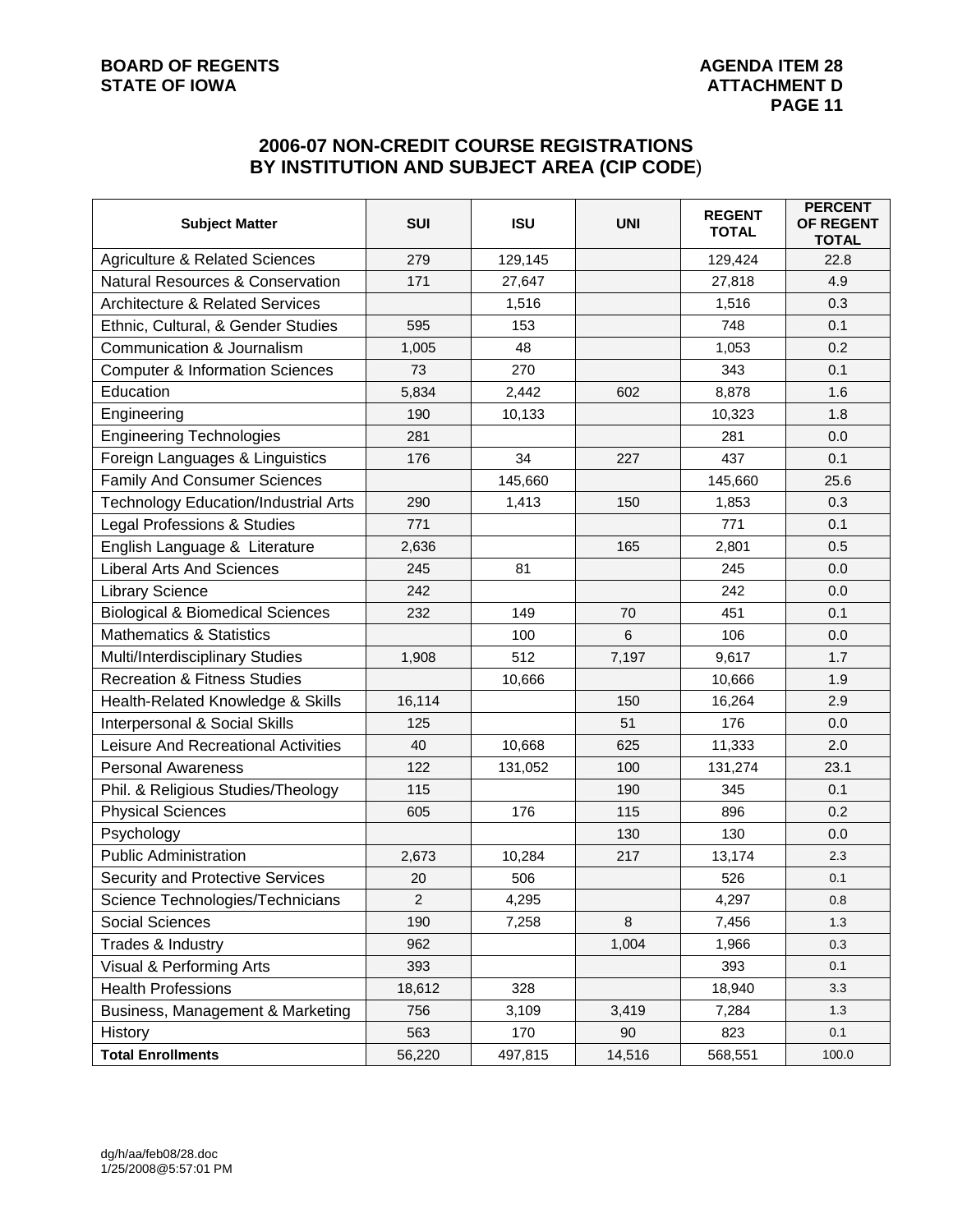# **REGENT UNIVERSITY PROGRAMS AT REGIONAL STUDY CENTERS 2006-07 UNIVERSITY OF IOWA**

| <b>Degree/Certificate</b> | <b>Program Major</b>                       | QCGSC <sup>3</sup> | SWIRRC <sup>4</sup> | TSGC <sup>5</sup> |
|---------------------------|--------------------------------------------|--------------------|---------------------|-------------------|
| Certificate               | Nonprofit Management                       |                    | х                   |                   |
| Certificate               | Entrepreneurship                           |                    | Χ                   |                   |
| Certificate               | <b>Public Health</b>                       | Х                  |                     | Х                 |
| <b>Bachelors</b>          | <b>Bachelor of Applied Studies</b>         |                    | Χ                   |                   |
| <b>Bachelors</b>          | <b>Bachelor of Liberal Studies</b>         |                    | Χ                   |                   |
| <b>Masters</b>            | <b>Business Administration</b>             | Х                  |                     |                   |
| <b>Masters</b>            | <b>Public Health</b>                       |                    |                     | Χ                 |
| <b>Masters</b>            | <b>Computer Science</b>                    | X <sup>1</sup>     |                     |                   |
| <b>Masters</b>            | <b>Educational Administration</b>          | X <sup>1</sup>     | Х                   |                   |
| <b>Masters</b>            | <b>Electrical and Computer Engineering</b> | X <sup>1</sup>     | х                   |                   |
| <b>Masters</b>            | <b>Library and Information Science</b>     | Χ                  | Χ                   | Х                 |
| <b>Masters</b>            | <b>Nursing</b>                             | X <sup>1</sup>     | Χ                   | Х                 |
| <b>Masters</b>            | Social Work                                | Χ                  |                     | Χ                 |

1On-line.

<sup>&</sup>lt;sup>3</sup> Quad Cities Graduate Study Center, Rock Island, IL.<br><sup>4</sup> Southwest Iowa Regent Resource Center, Council Bluffs.<br><sup>5</sup> Tri—State Graduate Study Center, Sioux City.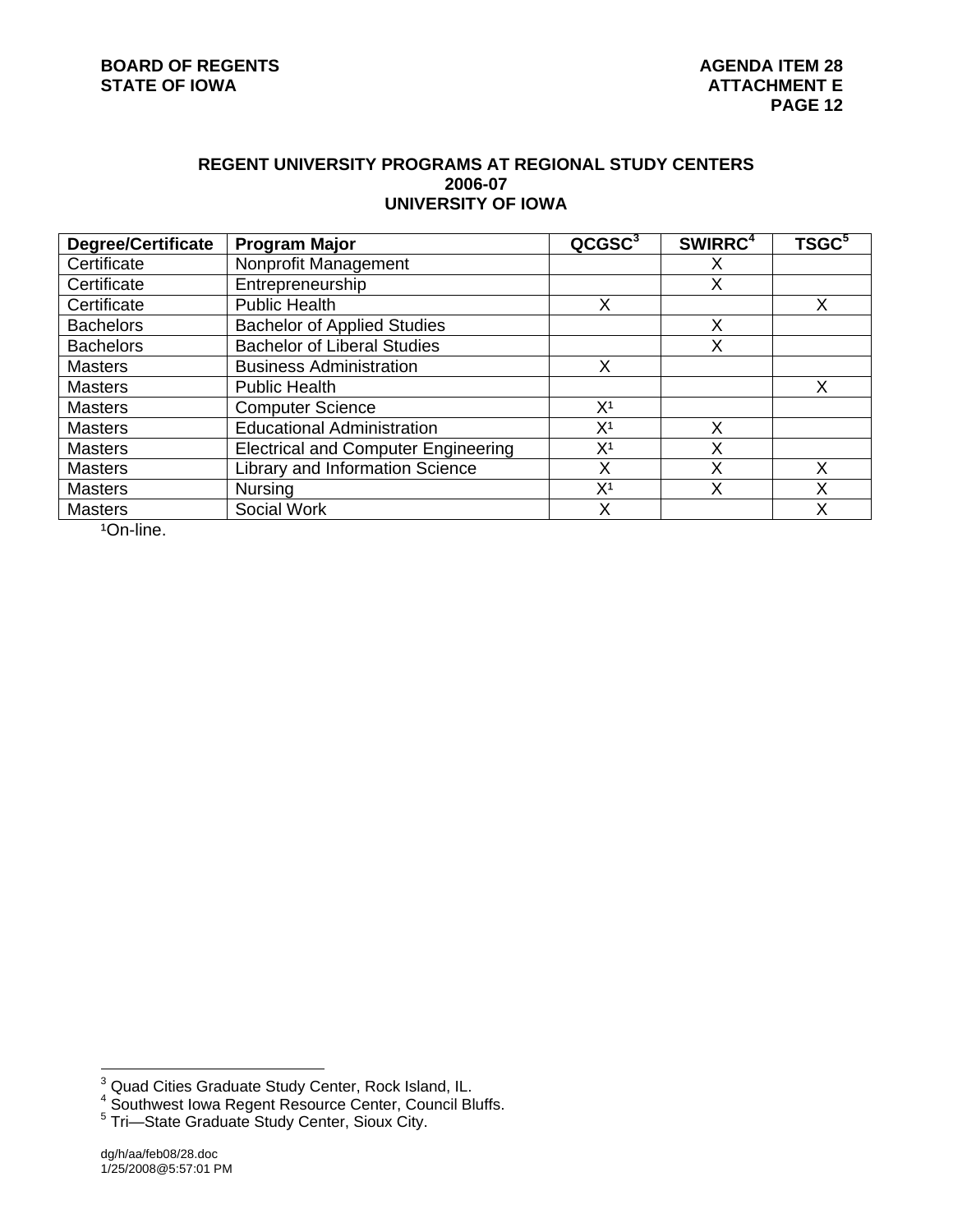## **REGENT UNIVERSITY PROGRAMS AT REGIONAL STUDY CENTERS 2006-07 IOWA STATE UNIVERSITY**

| <b>Degree/Certificate</b> | <b>Program Major</b>                             | QCGSC <sup>6</sup>          | SWIRRC <sup>7</sup>                 | TSGC <sup>8</sup>       |
|---------------------------|--------------------------------------------------|-----------------------------|-------------------------------------|-------------------------|
| Certificate               | <b>Advanced Medical Nutrition Therapy</b>        |                             | X                                   |                         |
| Certificate               | <b>Advanced Studies - Superintendent</b>         |                             | $\overline{\mathsf{x}}$             | X                       |
| Certificate               | Dietetics Comm. & Counseling                     |                             | $\sf X$                             |                         |
| Certificate               | <b>Dietetics Management</b>                      |                             | $\overline{\mathsf{X}}$             | X                       |
| Certificate               | <b>Educational Leadership</b>                    |                             |                                     | $\overline{\mathsf{X}}$ |
| Certificate               | <b>Empowerment Skills for Family Workers</b>     |                             | Χ                                   |                         |
| Certificate               | <b>Environmental Engineering</b>                 | $\frac{X^1}{X^1}$           | $\overline{\mathsf{x}}$             | Χ                       |
| Certificate               | <b>Family Financial Planning</b>                 |                             |                                     | $\overline{\mathsf{x}}$ |
| Certificate               | <b>Financial Counselor</b>                       |                             |                                     | $\overline{X}$          |
| Certificate               | Gerontology                                      | X <sup>1</sup>              |                                     | $\overline{\mathsf{X}}$ |
| Certificate               | Human Computer Interaction                       | $\overline{X}$ <sup>1</sup> | X                                   |                         |
| Certificate               | <b>Information Assurance</b>                     | $\overline{\mathsf{X}^1}$   | $\overline{\mathsf{x}}$             | X                       |
| Certificate               | <b>Power Systems Engineering</b>                 | $\overline{X^1}$            | $\sf X$                             | $\overline{X}$          |
| Certificate               | <b>Public Management</b>                         |                             | $\overline{X}$                      | $\overline{\mathsf{x}}$ |
| Certificate               | <b>Systems Engineering</b>                       | X <sup>1</sup>              | $\overline{X}$                      | $\overline{\mathsf{X}}$ |
| <b>Bachelors</b>          | <b>Bachelor of Liberal Studies</b>               |                             | $\overline{\mathsf{x}}$             |                         |
| <b>Masters</b>            | Agriculture                                      | X <sup>1</sup>              | $\overline{\mathsf{x}}$             | X                       |
| <b>Masters</b>            | <b>Agricultural Education</b>                    | $\overline{X^1}$            | $\overline{\mathsf{X}}$             |                         |
| <b>Masters</b>            | Agronomy                                         | $\overline{X^1}$            | $\overline{\mathsf{X}}$             | X                       |
| <b>Masters</b>            | Community Development                            | X <sup>1</sup>              |                                     | $\overline{X}$          |
| <b>Masters</b>            | <b>Community and Regional Planning</b>           |                             | $\mathsf X$                         | $\overline{\mathsf{X}}$ |
| <b>Masters</b>            | <b>Computer Engineering</b>                      | X <sup>1</sup>              | $\overline{X}$                      | $\overline{\mathsf{X}}$ |
| Masters                   | <b>Curriculum &amp; Instructional Technology</b> |                             | $\overline{\mathsf{X}}$             |                         |
| <b>Masters</b>            | <b>Electrical Engineering</b>                    | X <sup>1</sup>              | $\overline{X}$                      | X                       |
| Masters                   | Family & Consumer Sciences Ed.                   |                             | $\overline{\mathsf{x}}$             | $\overline{\mathsf{X}}$ |
| Masters                   | <b>Family and Consumer Sciences</b>              | X <sup>1</sup>              | $\frac{\overline{X}}{\overline{X}}$ | $\overline{\mathsf{X}}$ |
| <b>Masters</b>            | Family and Consumer Sciences (with               |                             |                                     |                         |
|                           | special. in Geront. or Fin. Planning)            |                             |                                     |                         |
| <b>Masters</b>            | <b>Industrial Engineering</b>                    | X <sup>1</sup>              | Χ                                   | X                       |
| <b>Masters</b>            | <b>Information Assurance</b>                     | $\overline{X^1}$            | $\overline{X}$                      | $\overline{\mathsf{X}}$ |
| <b>Masters</b>            | Interdisciplinary Studies (with Comm.            |                             | $\overline{\mathsf{x}}$             |                         |
|                           | Development specialization)                      |                             |                                     |                         |
| <b>Masters</b>            | <b>Mechanical Engineering</b>                    | X <sup>1</sup>              | $\mathsf X$                         | Χ                       |
| Masters                   | <b>Public Administration</b>                     |                             | X                                   | X                       |
| <b>Masters</b>            | <b>School Mathematics</b>                        |                             | $\overline{\mathsf{x}}$             | $\overline{\mathsf{x}}$ |
| <b>Masters</b>            | Seed Technology and Business                     |                             | $\overline{X}$                      |                         |
| <b>Masters</b>            | <b>Systems Engineering</b>                       | X <sup>1</sup>              | $\overline{X}$                      | X                       |
| Doctorate                 | Family & Consumer Sciences Ed.                   |                             | $\mathsf X$                         |                         |
| Doctorate                 | Food Services & Lodging Management               |                             | X                                   |                         |

1On-line.

<sup>&</sup>lt;sup>6</sup><br><sup>6</sup> Quad Cities Graduate Study Center, Rock Island, IL.<br><sup>7</sup> Southwest Iowa Regent Resource Center, Council Bluffs.<br><sup>8</sup> Tri—State Graduate Study Center, Sioux City.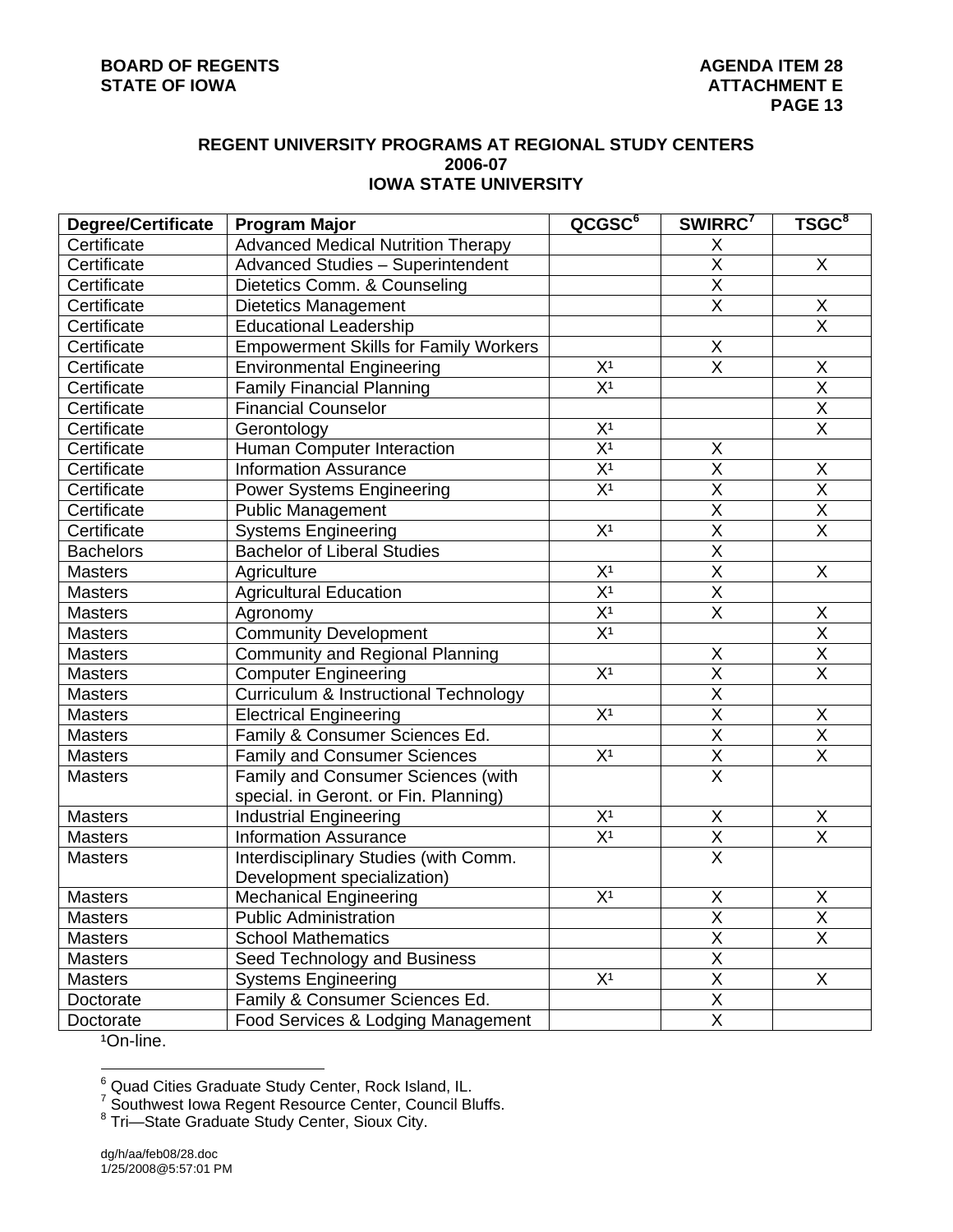## **REGENT UNIVERSITY PROGRAMS AT REGIONAL STUDY CENTERS 2006-07 UNIVERSITY OF NORTHERN IOWA**

| <b>Degree/Certificate</b> | <b>Program Major</b>                                       | QCGSC <sup>9</sup>      | SWIRRC <sup>10</sup>    | TSGC <sup>11</sup>      |
|---------------------------|------------------------------------------------------------|-------------------------|-------------------------|-------------------------|
| Certificate               | <b>Advanced Studies - Superintendent</b>                   | X.                      | X                       |                         |
| Certificate               | Criminology                                                |                         | $\overline{\mathsf{X}}$ |                         |
| Certificate               | <b>Environmental Health</b>                                |                         | $\overline{\mathsf{x}}$ |                         |
| Endorsement               | Career & Technical Ed. Secondary Lev.                      |                         | $\overline{\mathsf{X}}$ |                         |
| Endorsement               | <b>Community College Certification</b>                     |                         | $\overline{\mathsf{X}}$ |                         |
| Endorsement               | <b>Driver Education</b>                                    |                         | $\overline{\mathsf{x}}$ |                         |
| Endorsement               | Multi-occupations Education                                |                         | $\overline{\mathsf{X}}$ |                         |
| Endorsement               | <b>Special Education</b>                                   |                         | X                       | X                       |
| Endorsement               | Teaching English to Speakers of Other<br>Languages (TESOL) |                         | $\overline{\mathsf{x}}$ |                         |
| <b>Bachelors</b>          | <b>Bachelor of Liberal Studies</b>                         |                         | X                       |                         |
| <b>Masters</b>            | <b>Communication Education</b>                             |                         | X                       |                         |
| <b>Masters</b>            | <b>Early Childhood Education</b>                           |                         | $\overline{\mathsf{x}}$ |                         |
| <b>Masters</b>            | <b>Early Childhood Special Education</b>                   |                         | X                       | X                       |
| <b>Masters</b>            | <b>Educational Leadership</b>                              |                         |                         | $\overline{\mathsf{x}}$ |
| <b>Masters</b>            | Educational Leadership - Principalship                     | X                       | X                       |                         |
| <b>Masters</b>            | <b>Educational Technology</b>                              | $\overline{\mathsf{x}}$ |                         |                         |
| <b>Masters</b>            | <b>Elementary Education</b>                                |                         |                         |                         |
| <b>Masters</b>            | English (ESL and TESOL)                                    |                         | X                       |                         |
| <b>Masters</b>            | <b>Instructional Technology</b>                            |                         |                         |                         |
| <b>Masters</b>            | <b>Literacy Education</b>                                  |                         | Χ                       |                         |
| <b>Masters</b>            | <b>Mathematics for Middle Grades</b>                       |                         | $\overline{\mathsf{x}}$ |                         |
| <b>Masters</b>            | Mathematics -Sec. Teaching Emphasis                        |                         | $\overline{\mathsf{x}}$ |                         |
| <b>Masters</b>            | <b>Middle Level Education</b>                              |                         | $\overline{\mathsf{x}}$ |                         |
| <b>Masters</b>            | <b>Music Education</b>                                     | X                       |                         | X                       |
| <b>Masters</b>            | Philanthropy & Nonprofit Development                       |                         |                         | $\overline{\mathsf{x}}$ |
| <b>Masters</b>            | <b>School Library Media Studies</b>                        | X                       | X                       | $\overline{\mathsf{x}}$ |
| <b>Masters</b>            | Science Education                                          |                         |                         |                         |
| <b>Masters</b>            | Social Science for Teachers                                |                         | X                       |                         |
| <b>Masters</b>            | Teaching English to Speakers of Other<br>Languages (TESOL) |                         | $\overline{\mathsf{x}}$ | X                       |

 9 Quad Cities Graduate Study Center, Rock Island, IL.

<sup>&</sup>lt;sup>10</sup> Southwest Iowa Regent Resource Center, Council Bluffs.<br><sup>11</sup> Tri—State Graduate Study Center, Sioux City.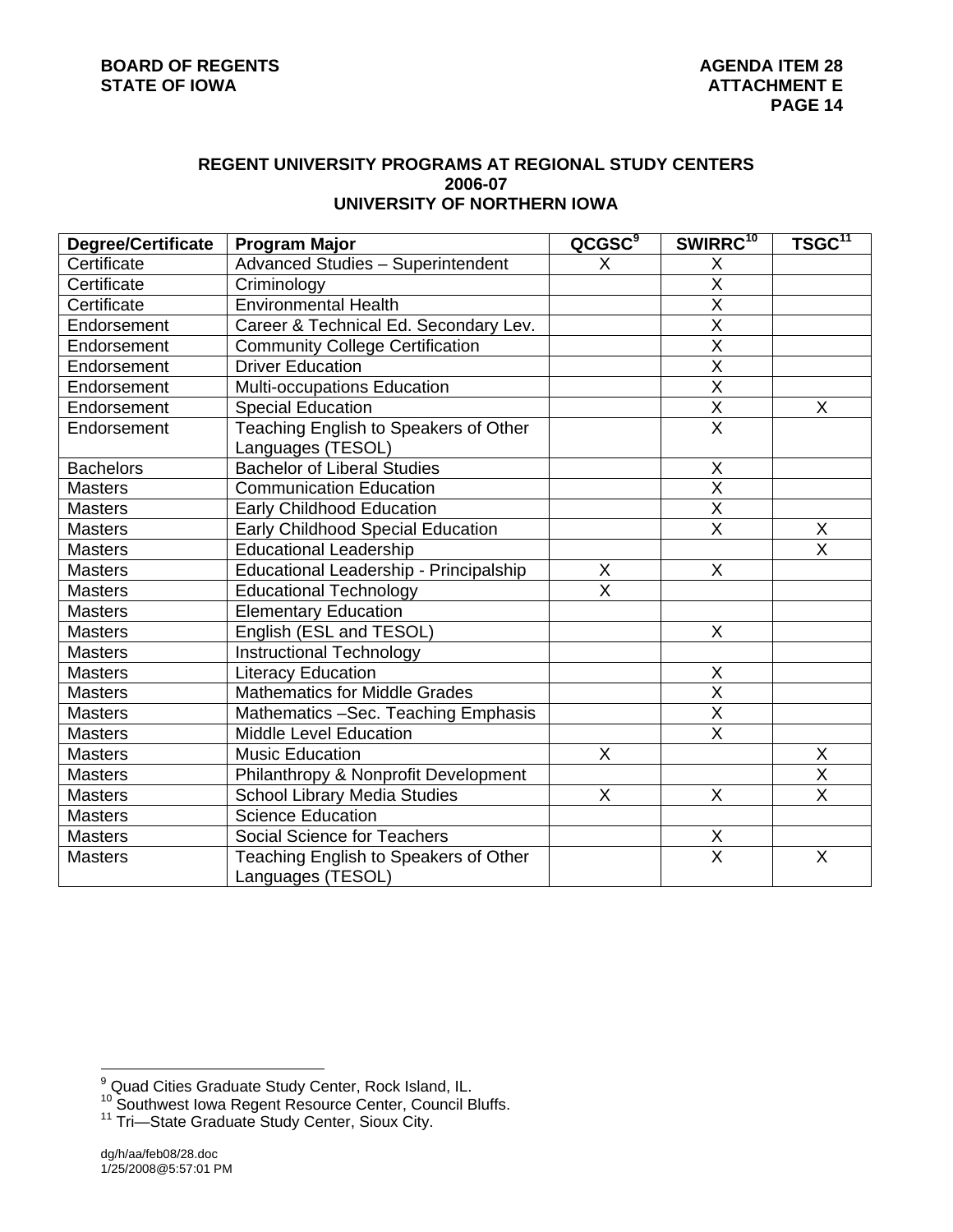# **ACADEMIC CREDIT PROGRAMS 2006-07**

# **UNIVERSITY OF IOWA**

| Degree or<br><b>Certificate</b> | <b>Program Major</b>                                                                                        | <b>Delivery Method/Site(s)</b>                                                                | Requires on-<br>campus |
|---------------------------------|-------------------------------------------------------------------------------------------------------------|-----------------------------------------------------------------------------------------------|------------------------|
| <b>MSW</b>                      | Social Work                                                                                                 | On-site and ICN (Des Moines,<br>Quad Cities, and Sioux City)                                  | component.             |
| <b>MBA</b>                      | <b>Business Administration</b>                                                                              | On-site and ICN (Cedar Rapids,<br>Council Bluffs, Des Moines, Quad<br>Cities, and Hong Kong). |                        |
| <b>MSN</b>                      | Nursing                                                                                                     | Statewide via Web, on-site in Des<br>Moines (Mercy)                                           |                        |
| RN to BSN                       | Nursing                                                                                                     | Statewide via Web                                                                             |                        |
| <b>MSC</b>                      | <b>Computer Science</b>                                                                                     | Primarily Cedar Rapids, some<br>course work available statewide                               | X                      |
| <b>MS</b>                       | <b>Electrical and Computer</b><br>Engineering                                                               | <b>Primarily Cedar Rapids, some</b><br>course work available statewide                        | X                      |
| <b>MLS</b>                      | <b>Library Science</b>                                                                                      | Statewide via ICN                                                                             |                        |
| МA                              | <b>Educational Administration</b>                                                                           | Statewide via Web                                                                             |                        |
| <b>BLS</b>                      | <b>Liberal Studies</b>                                                                                      | Available statewide via Web                                                                   |                        |
| <b>BAS</b>                      | <b>Applied Studies</b>                                                                                      | Available statewide via Web                                                                   |                        |
| Certificate                     | Non-Profit Entrepreneurship                                                                                 | Available via Web                                                                             |                        |
| Certificate                     | <b>Public Health</b>                                                                                        | Statewide via ICN and Web                                                                     |                        |
| Certificate                     | Entrepreneurship                                                                                            | Statewide via Web                                                                             |                        |
| TAG<br>Endorsement              | Talented and Gifted Endorsement-<br>Belin-Blank International Center for<br>Talented and Gifted Development | On-campus and selected ICN<br>sites throughout the state.                                     | X                      |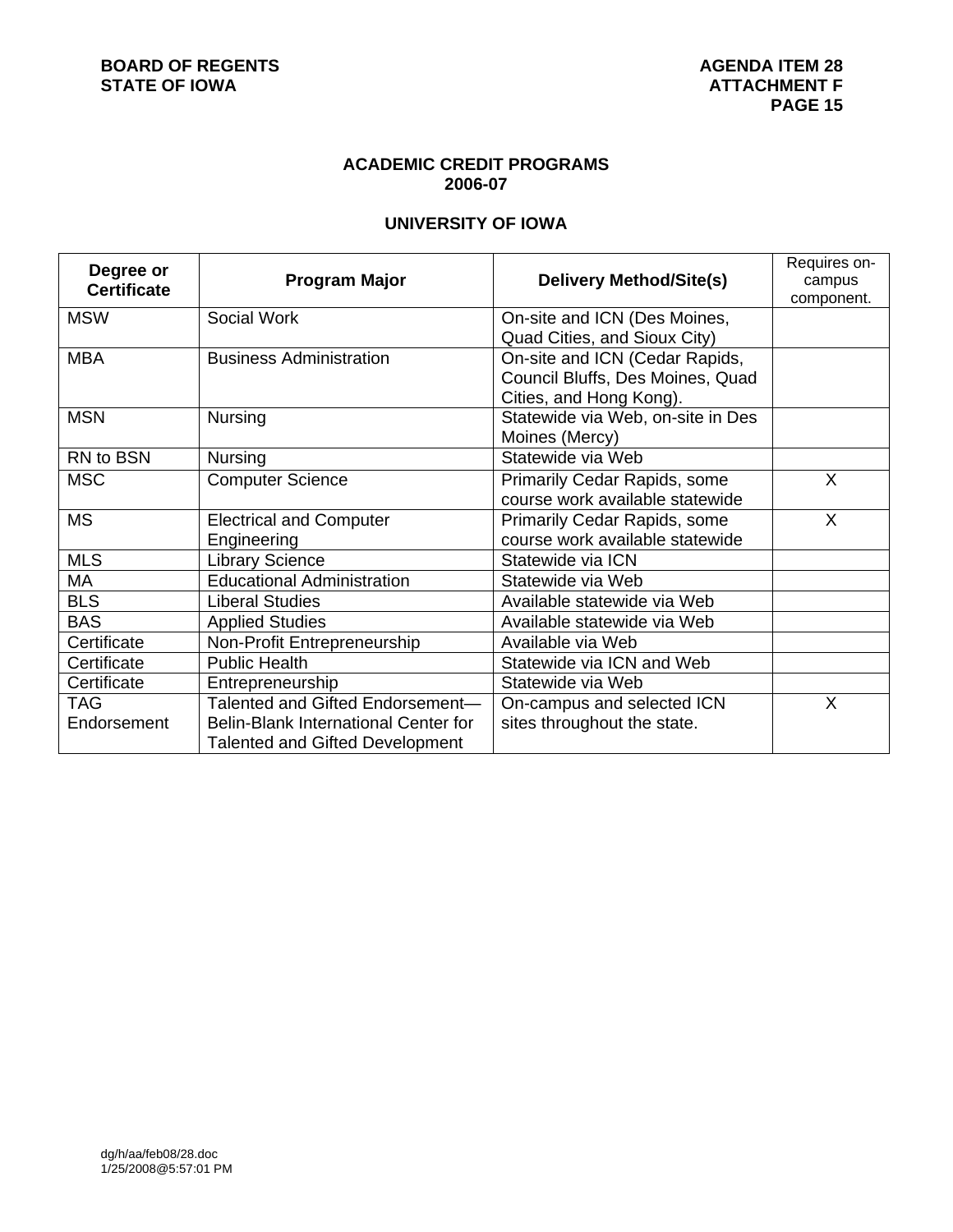# **ACADEMIC CREDIT PROGRAMS 2006-07**

# **IOWA STATE UNIVERSITY**

|                    |                                                                     |                                     | Requires                |
|--------------------|---------------------------------------------------------------------|-------------------------------------|-------------------------|
| Degree or          | <b>Program Major</b>                                                | <b>Delivery Method/Site(s)</b>      | on-campus               |
| <b>Certificate</b> |                                                                     |                                     | component.              |
| Bachelor           | Professional Agriculture (no new admissions)                        | WWW/CD/Videotape/ICN                |                         |
| Certificate        | <b>Advanced Medical Nutrition Therapy</b>                           | <b>WWW</b>                          |                         |
| Certificate        | Dietetics Communication and Counseling                              | <b>WWW</b>                          |                         |
| Certificate        | Dietetics Management                                                | <b>WWW</b>                          |                         |
| Certificate        | Family Financial Planning                                           | <b>WWW</b>                          |                         |
| Certificate        | <b>Financial Counselor Certification</b>                            | <b>WWW</b>                          |                         |
| Certificate        | <b>Gerontology Certificate</b>                                      | <b>WWW</b>                          |                         |
| <b>Masters</b>     | Agriculture                                                         | WWW/CD/Videotape                    |                         |
| <b>Masters</b>     | <b>Systems Engineering</b>                                          | <b>Streaming Media</b>              |                         |
| <b>Masters</b>     | Agronomy                                                            | WWW/CD                              |                         |
| <b>Masters</b>     | <b>Computer Engineering</b>                                         | <b>Streaming Media</b>              |                         |
| <b>Masters</b>     | <b>Electrical Engineering</b>                                       | <b>Streaming Media</b>              |                         |
| Masters            | <b>Mechanical Engineering</b>                                       | <b>Streaming Media</b>              |                         |
| Masters            | <b>Industrial Engineering</b>                                       | <b>Streaming Media</b>              |                         |
| <b>Masters</b>     | Civil Engineering                                                   | <b>Streaming Media</b>              |                         |
| <b>Masters</b>     | <b>Information Assurance</b>                                        | Streaming Media                     |                         |
| <b>Masters</b>     | Family & Consumer Sciences                                          | <b>WWW</b>                          |                         |
|                    | Specializations: Family Fin. Planning, Food Sci. & Human            |                                     |                         |
|                    | Nutrition, Textiles & Clothing, Food Service & Lodging              |                                     |                         |
|                    | Management, Human Devel. & Fam. Studies, Gerontology                |                                     |                         |
| <b>Masters</b>     | Community and Regional Planning                                     | <b>DVD</b>                          | Χ                       |
| <b>Masters</b>     | Interdisciplinary Studies, Comm. Devel. specialization              | <b>WWW</b>                          |                         |
| Masters            | <b>Statistics</b>                                                   | WWW/CD                              |                         |
| <b>Masters</b>     | Family and Consumer Science Education                               | WWW/FF                              | $\mathsf X$             |
| Doctorate          | Family and Consumer Science Education                               | WWW/FF                              | $\overline{\mathsf{x}}$ |
| Doctorate          | Foodservice and Lodging Management (Child Nutrition                 |                                     | $\overline{\mathsf{x}}$ |
|                    | Program Leadership Academy)                                         | WWW/FF                              |                         |
| Certificate        | Power Systems Engineering                                           | <b>Streaming Media</b>              |                         |
| Certificate        | <b>Information Assurance</b>                                        | <b>Streaming Media</b>              |                         |
| Certificate        | <b>Systems Engineering</b>                                          | <b>Streaming Media</b>              |                         |
| Certificate        | Human Computer Interaction                                          | <b>Streaming Media</b>              |                         |
| <b>Bachelors</b>   | <b>Available only in Iowa</b><br><b>Bachelor of Liberal Studies</b> | On-site (Ankeny) or ICN             |                         |
| <b>Bachelors</b>   | George Washington Carver Teacher Ed. Program                        | On-site (Des Moines)                |                         |
| Certificate        | Certificate of Public Management                                    | <b>DVD/ICN/On-site (Des Moines)</b> |                         |
|                    | Dietetics Internship                                                | On-site (various)                   |                         |
|                    |                                                                     | On-site (Mason City, DM,            |                         |
| <b>Masters</b>     | <b>Educational Leadership</b>                                       | Oskaloosa)                          |                         |
| <b>Masters</b>     | <b>School Mathematics</b>                                           | ICN/On-site                         |                         |
| Masters            | Public Administration                                               | DVD/ICN/On-site (Des Moines)        |                         |
| Certificate        | Advanced Studies - Superintendent Certification                     | <b>ICN</b>                          |                         |
| Doctorate          | <b>Educational Leadership</b>                                       | On-site (Ames)                      | $\overline{X}$          |
|                    | <b>Available only in Greater Des Moines</b>                         |                                     |                         |
| Masters            | <b>Business Administration</b>                                      | On-site (Des Moines)                |                         |
| Masters            | <b>Higher Education</b>                                             | On-site (Ankeny)                    |                         |
| Certificate        | <b>Empowerment Skills for Family Workers</b>                        | On-site (Various)                   |                         |
|                    |                                                                     |                                     |                         |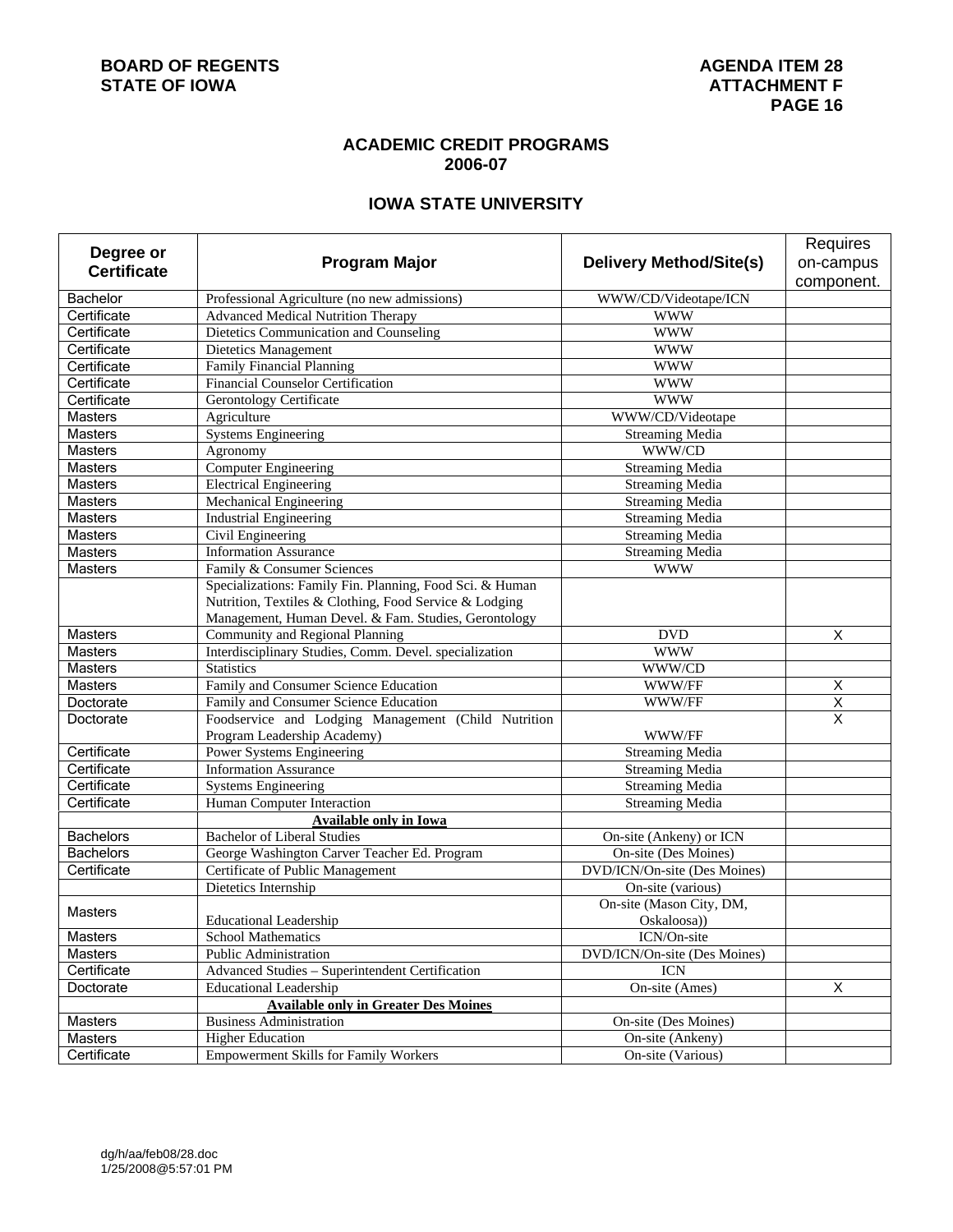# **ACADEMIC CREDIT PROGRAMS 2006-07**

# **UNIVERSITY OF NORTHERN IOWA**

| Degree or          |                                 |                                                     | Requires on- |
|--------------------|---------------------------------|-----------------------------------------------------|--------------|
| <b>Certificate</b> | <b>Program Major</b>            | <b>Delivery Method/Site(s)</b>                      | campus       |
|                    |                                 |                                                     | component.   |
| <b>Masters</b>     | <b>Business Administration</b>  | Hong Kong (on-site)                                 |              |
|                    |                                 | ICN - (Cedar Rapids, Columbus Junction, Council     |              |
|                    |                                 | Bluffs, Dubuque, Thornton, Wellman, West Des        |              |
| <b>Masters</b>     | Early Childhood Education       | Moines)                                             |              |
| <b>Masters</b>     | Educational Leadership-         | ICN - (Burlington, Cedar Rapids, Council Bluffs,    |              |
|                    | Principalship                   | Davenport, Des Moines, Dubuque, Eldridge,           |              |
|                    |                                 | Epworth, Johnston, Laurens, Manson, West Des        |              |
|                    |                                 | Moines, Winthrop, Wyoming)                          |              |
| <b>Masters</b>     | Educational Leadership -        | ICN - (Cedar Rapids, Davenport, Des Moines,         | X            |
|                    | Principalship - UEN             | Dubuque)                                            |              |
| <b>Masters</b>     | English - ESL/TESOL             | ICN - (Council Bluffs, Johnston, Marshalltown,      |              |
|                    |                                 | Sioux City)                                         |              |
| <b>Masters</b>     |                                 | ICN - (Dubuque, Johnston, Mason City,               |              |
|                    | Instructional Technology        | Muscatine, North English, Norwalk, Packwood)        | X            |
| <b>Masters</b>     | <b>Elementary Education</b>     | ICN - (Cedar Rapids, Dubuque, Lansing, West         |              |
|                    |                                 | Des Moines)                                         |              |
| <b>Masters</b>     | Literacy Education              | ICN - (Cedar Rapids, Council Bluffs, Dubuque,       |              |
|                    |                                 | Epworth, Iowa City, Jackson Junction, LeGrand,      |              |
|                    |                                 | Mason City, Monroe, Schleswig, Spencer)             |              |
| <b>Masters</b>     | Mathematics - Secondary         | WWW and summers on the UNI campus                   | X            |
| <b>Masters</b>     | Mathematics - Middle            |                                                     | X            |
|                    | Schools                         | WWW and summers on the UNI campus                   |              |
| <b>Masters</b>     | Middle Level Education          | ICN - (Atlantic, Cascade)                           |              |
| <b>Masters</b>     | <b>Music Education</b>          | ICN - (Clinton, Muscatine, Urbandale, Vinton)       |              |
| Masters            | Philan. & Nonprofit Devel.      | ICN - (Decorah, Grinnell, Johnston, Sioux City)     |              |
| <b>Masters</b>     | <b>Physical Education</b>       | ICN and ON-Site (Grundy Center, Sibley)             |              |
| <b>Masters</b>     | Professional Development        | ICN - (Cedar Rapids, Waterloo)                      |              |
|                    | for Teachers                    |                                                     |              |
| <b>Masters</b>     | School Library Media            | ICN - (Blairsburg, Cedar Rapids, Council Bluffs,    |              |
|                    | <b>Studies</b>                  | Danville, Delhi, Elkader, Jackson Junction,         | X            |
|                    |                                 | Keokuk, Marshalltown, Quad Cities, Sioux City,      |              |
|                    |                                 | Tiffin, West Des Moines, Winterset                  |              |
| <b>Masters</b>     | <b>Science Education</b>        | ICN - (Bettendorf, Cedar Rapids, Dubuque,           | X            |
|                    |                                 | Montezuma, Spencer)                                 |              |
| <b>Masters</b>     | Special Education - Early       | ICN - (Cedar Rapids, Council Bluffs, Dubuque,       |              |
|                    | Childhood                       | Forest City, Harlan, Monticello)                    | X            |
|                    |                                 | ICN - (Albert City, Bettendorf, Cedar Rapids, Clear |              |
|                    | Advanced Studies in the         | Lake, Creston, Davenport, Lake City, Muscatine,     |              |
| Certificate        | Superintendency                 | Panora, Solon, Spencer, West Union)                 |              |
| Certificate        | <b>Environmental Health</b>     | <b>WWW</b>                                          |              |
| <b>Bachelors</b>   | <b>Elementary Education</b>     | ICN and On-Site - Boone and Carroll                 |              |
|                    | <b>Instructional Strategist</b> | ICN - (Cresco, Dubuque, Quad Cities, Sioux City)    |              |
| <b>Bachelors</b>   | <b>Elementary Education</b>     |                                                     |              |
| <b>Bachelors</b>   | <b>Technology Management</b>    | ICN and ON-Site - Boone and Carroll                 |              |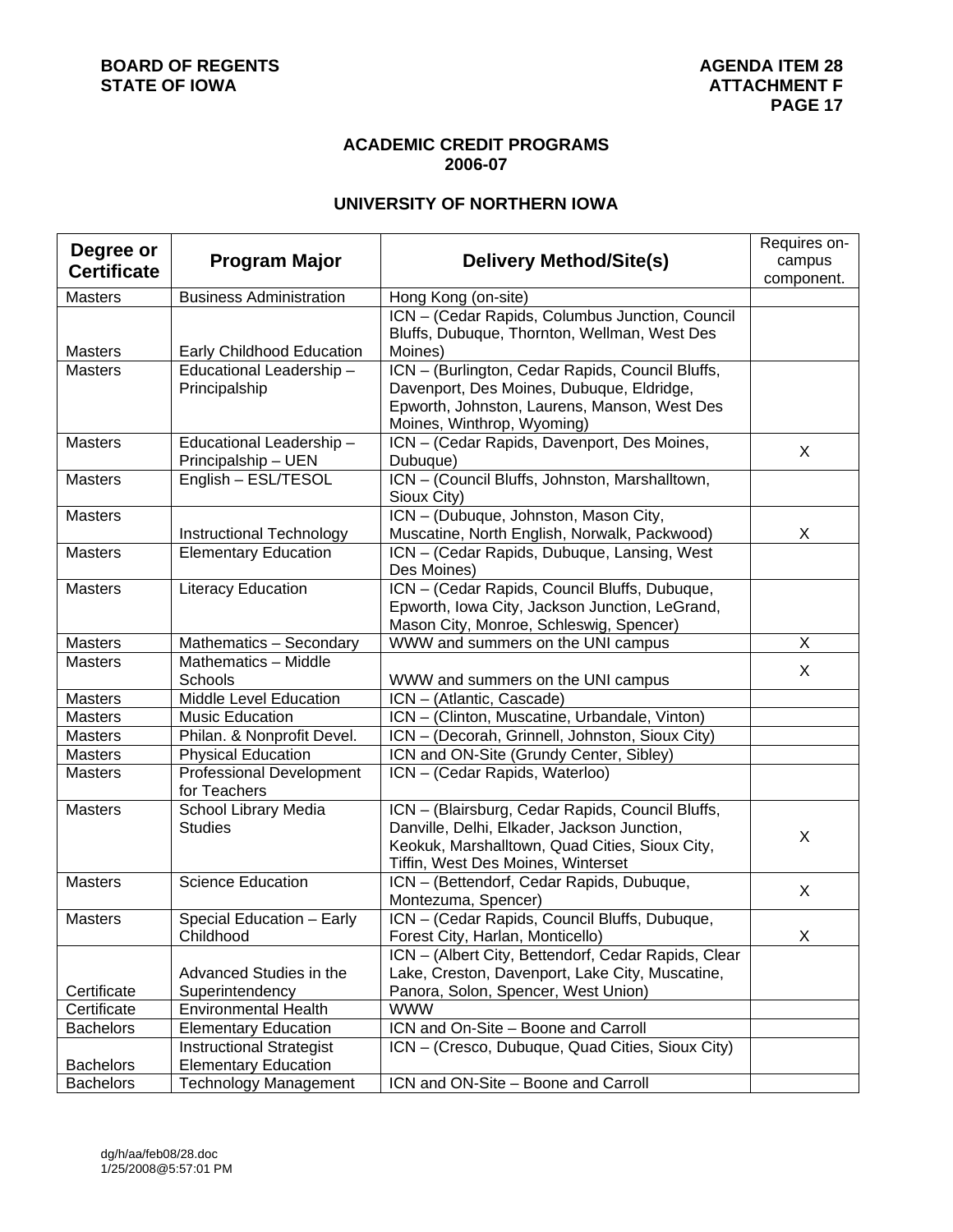# **CREDIT COURSE REGISTRATIONS AND ENROLLMENT USING THE IOWA COMMUNICATIONS NETWORK (ICN) 1999-2000 – 2006-2007**

|              | 1999-2000      |                 | 2000-2001 |       | 2001-2002            |      | 2002-2003 |                 | 2003-2004 |       | 2004-2005 |       | 2005-2005 |      | 2006-2007 |       |
|--------------|----------------|-----------------|-----------|-------|----------------------|------|-----------|-----------------|-----------|-------|-----------|-------|-----------|------|-----------|-------|
|              | $\mathbf{C}^1$ | E2              |           |       | $\ddot{\phantom{1}}$ |      |           |                 | ີ         |       | ⌒         |       |           |      | ັ         |       |
| <b>SUI</b>   | 53             | 126<br><u>.</u> | 56        | 2,228 | 48                   | .988 | 28        | 795             | 29        | 963   | 26        | 766   | 13        | 126  | 8         | 76    |
| ISU          | 78             | 109             | 85        | 877   | 67                   | 722  | 32        | 41 <sup>2</sup> | 23        | 276   | 19        | 195   | 13        | 115  | ⌒         | 50    |
| UNI          | 70             | ,268            | 101       | 484   | 106                  | ,631 | 121       | .686            | 131       | .768  | 118       | ,606  | 128       | 710  | 133       | ,936  |
| <b>TOTAL</b> | 203            | ,503            | 242       | 4,589 | 221                  | 341, | 181       | 3,892           | 183       | 3,007 | 163       | 2,567 | 154       | ,960 | 147       | 2,062 |

 $^1C$  = number of courses.

 $E =$  number of enrollments.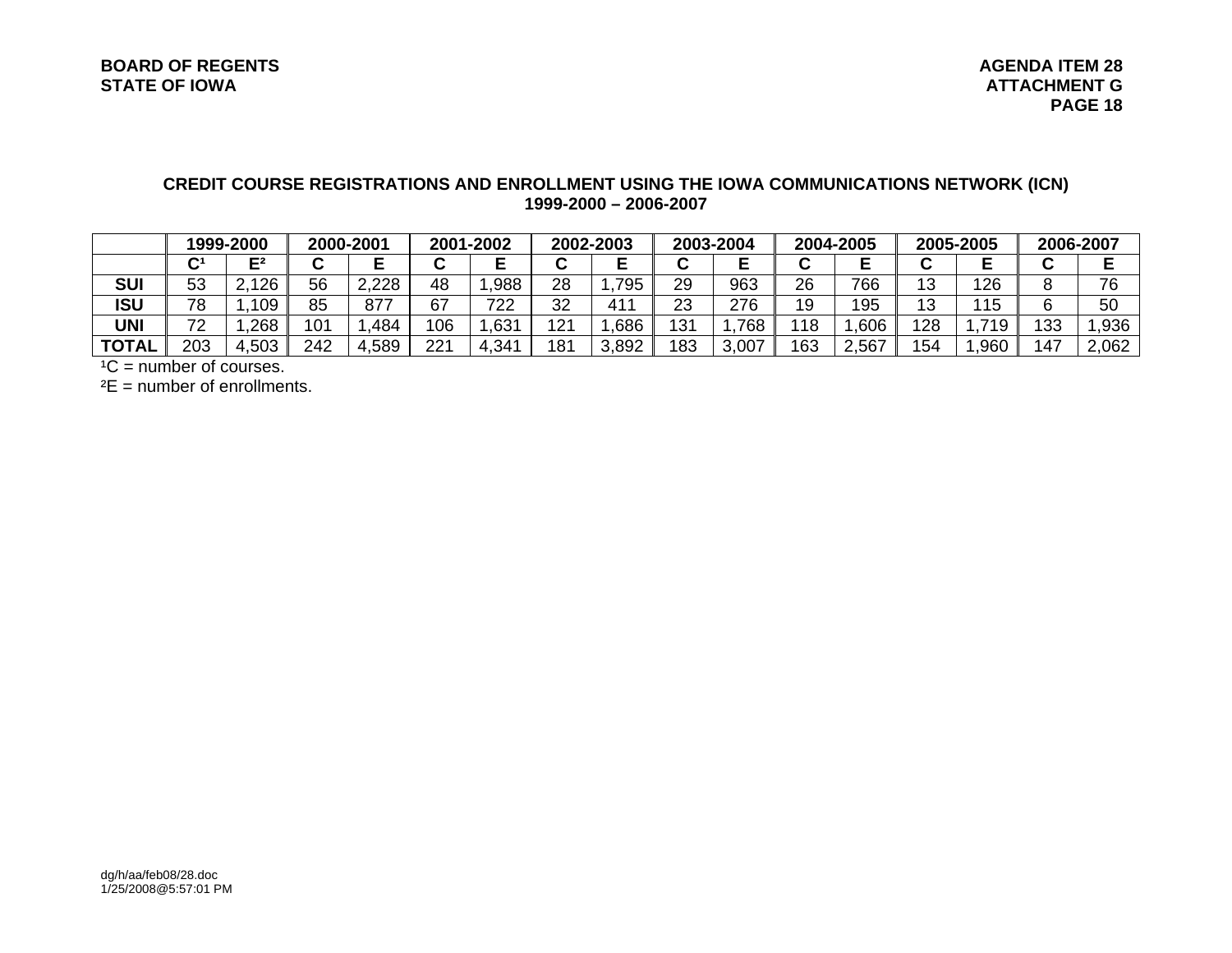### **STUDY OF DISTANCE EDUCATION AT THE REGENT UNIVERSITIES DISTANCE EDUCATION FACTORS NOVEMBER 2005**

- $\Leftrightarrow$  Methods to identify needs for distance education offerings. Each Regent university has a system of ongoing data collection regarding distance education needs and of using the results to inform decisions about off-campus programmatic offerings. Educational needs may be identified by any of the following at the Regent universities:
	- 5 Student and employer market demand, including formal general market studies; informal general market studies; competitor market analyses; industry information; analyses of enrollment data and trends; and formal target market studies.
	- 5 Assessments of educational needs, including academic research; professional and industry associations; and industry assessments.
	- $\boxtimes$  Assessments of economic/workforce development requirements, including demographic data; studies (e.g., Battelle report); and industry groups.
	- $\boxtimes$  Academic and institutional needs.
	- $\boxtimes$  Information provided by advisory committees to the professional colleges.
	- $\boxtimes$  Identification of needs through active liaisons with licensure boards.
- $\diamondsuit$  Selection of technology/delivery modes for programmatic offerings. A number of factors are considered in assessing distance education delivery technology, including the following:
	- $\boxtimes$  Student access. The institution selects the media that will provide students the best access to the distance education content; it considers geographic proximity and students' technological resources and skills.
	- $\boxtimes$  Pedagogical requirements. The institution determines the best match between the content to be delivered, the teaching and learning experiences, and the devices that will best communicate the content.
	- $\boxtimes$  Market requirements. The institution considers the expectations of students for quality, cost, convenience, interaction, and other competitive factors.
	- $\boxtimes$  Institutional capacity. The institution considers the availability of the knowledge, technical resources, and skills of the academic unit, the instructor, and the content developer.
	- $\boxtimes$  Cost/value. The institution considers the value to the course or program of more expensive modes of delivery and the budget constraints of the course to use a particular technology.
	- $\boxtimes$  Technology characteristics. The institution considers capacity for asynchronous/synchronous delivery, allocation of capital cost, remote site cost, production cost, per-unit delivery unit, support cost, video quality, audio quality, presentation quality (digital materials), interactivity, reach, convenience, and use limitations.